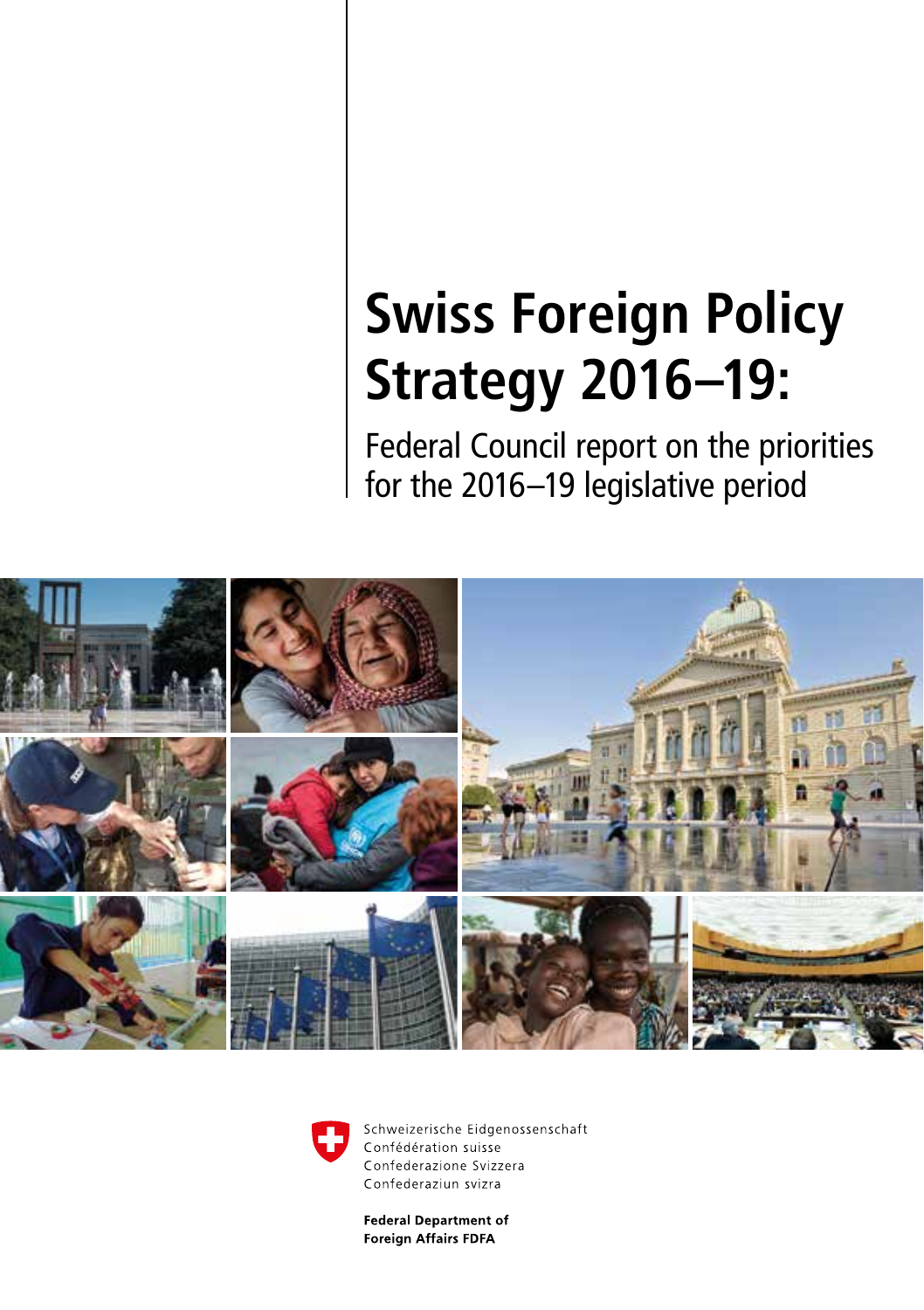The Federal Council tasked the Federal Department of Foreign Affairs (FDFA) on 11 May 2011 to submit a strategy at the beginning of each legislative period setting out the priorities of Swiss foreign policy. This report presents the second such strategy, fulfilling this obligation accordingly and also addresses a motion referred by Parliament (motion number 10.3212 on a clear foreign policy strategy).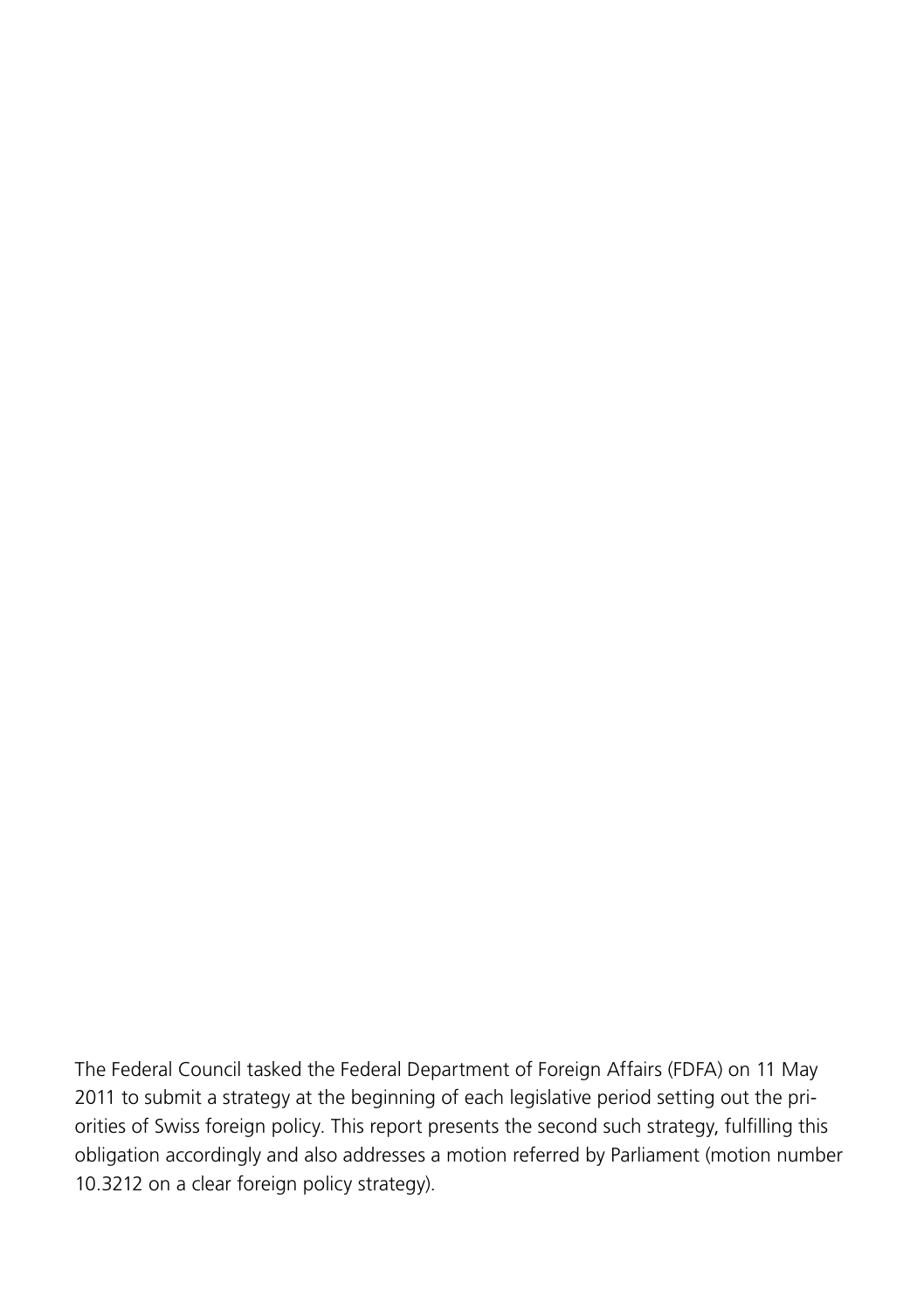# <span id="page-2-0"></span>Preface

"The Confederation shall ensure that the independence of Switzerland and its welfare is safeguarded; it shall in particular assist in the alleviation of need and poverty in the world and promote respect for human rights and democracy, the peaceful co-existence of peoples as well as the conservation of natural resources."

These goals are enshrined in the Federal Constitution and pursued by Switzerland as part of its foreign policy. Few other countries are economically, socially, and politically as interconnected with the world as Switzerland. In order to safeguard its interests, security, prosperity, and independence, Switzerland depends on a stable and open international environment. It needs good relations with neighbouring countries and its most important trading partners, the EU and the EU/EFTA states. It is in its interest to work in a constructive and substantive way within international organisations to reach new and lasting solutions.

The Foreign Policy Strategy for 2016–2019 sets priorities for the next four years. It enables the Federal Council to further pursue its successful foreign policy and at the same time to respond flexibly to global changes. We want to continue to promote dialogue and constructive solutions and to act as bridge-builders to help resolve conflicts. In this respect we can build on our long years of experience and expertise in offering our good offices.

At the same time, we want to prevent violent extremism and work towards a globalisation that promotes security and prosperity for all. The aim is to ensure that as many people as possible can live in peace and dignity today and in the future. Through our international cooperation work – for example, in the area of vocational education and training – we help ensure that young people in particular have prospects in their home countries.

For the Federal Council it is important that Swiss foreign policy dovetails with domestic politics. We are counting on you to support and help formulate Switzerland's foreign policy over the next four years.

Didier Burkhalter Federal Councillor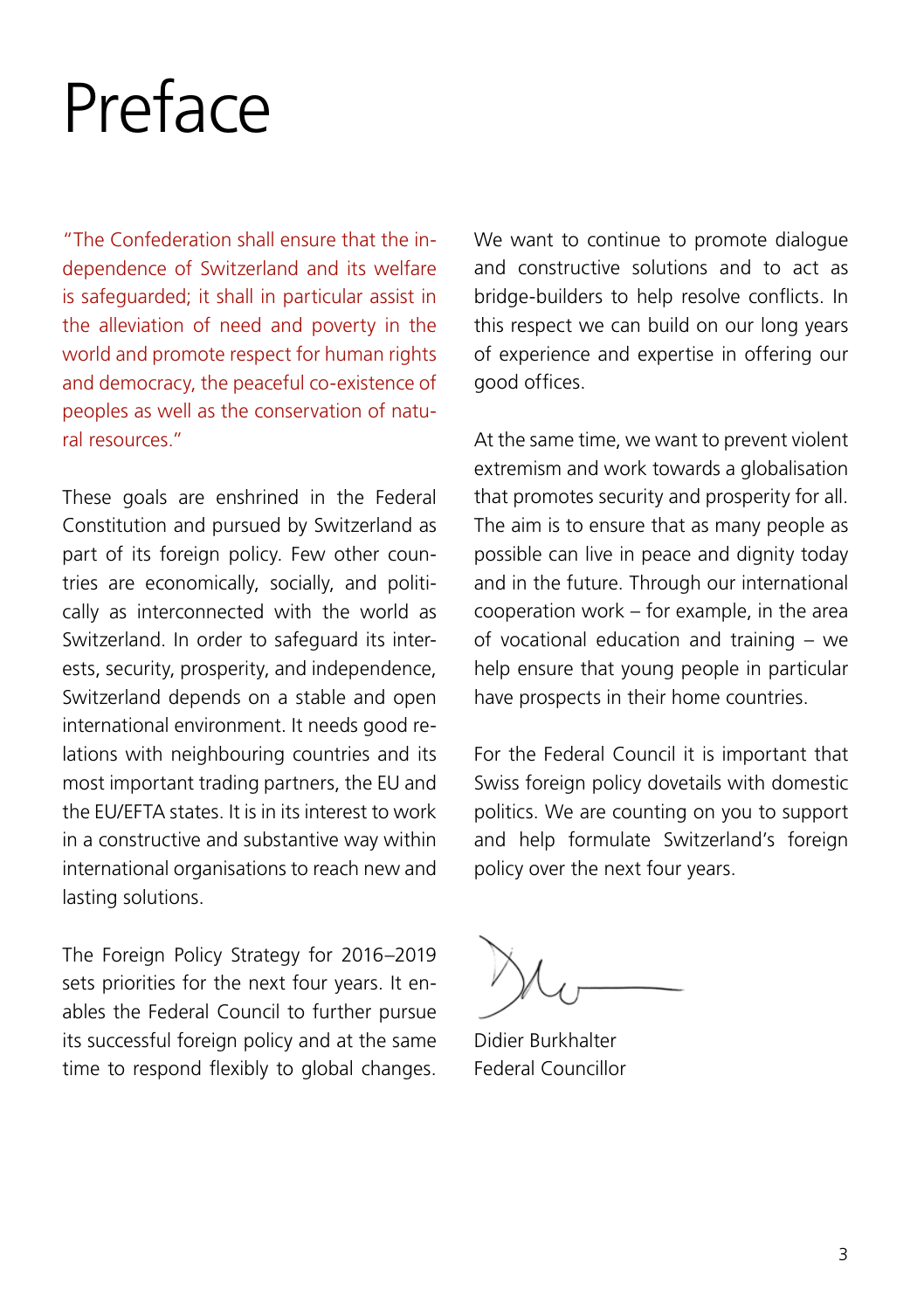# **Content**

| Preface                                                         | 3        |
|-----------------------------------------------------------------|----------|
| <b>Introduction</b>                                             | 5        |
| Continuity and change                                           | 5        |
| The international environment                                   | 6        |
| The constitutional objectives of Swiss foreign policy           | 10<br>11 |
| Implementation principles                                       |          |
| The strategic priorities of Swiss foreign policy                | 14       |
| Relations with the European Union and EU and EFTA member states | 15       |
| Relations with global partners                                  | 18       |
| Peace and security                                              | 21       |
| Sustainable development and prosperity                          | 27       |
| <b>Citizen-oriented services</b>                                | 31       |
| <b>Communication abroad</b>                                     | 33       |
| Resources, representations, and staff                           | 35       |
| Conclusion                                                      | 37       |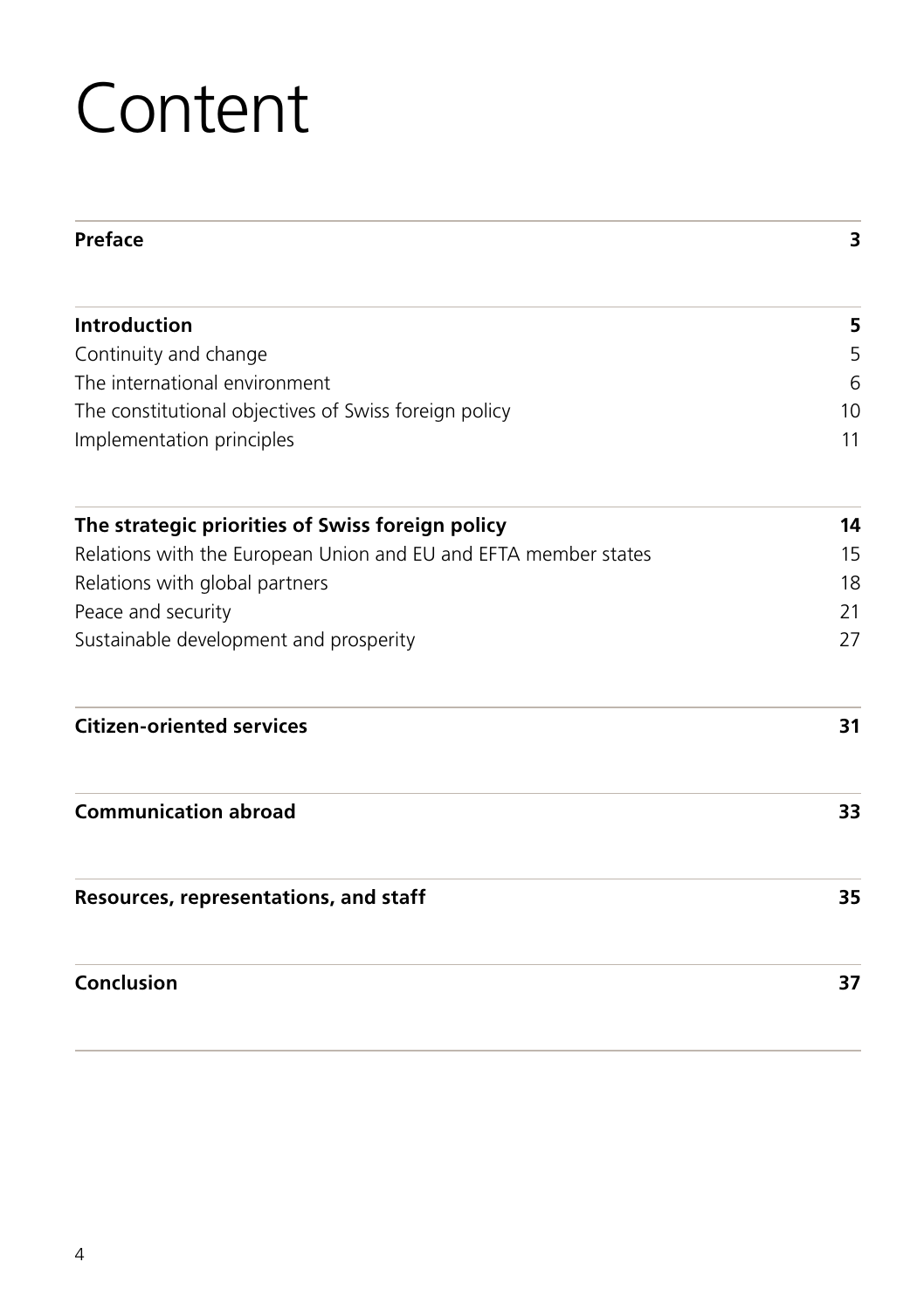# <span id="page-4-0"></span>Introduction

Following a description of the background 'Continuity and change' situation – and analysis of the international environment, this report sets out the constitutional objectives of Swiss foreign policy and principles for their implementation. The report's main section covers the four strategic priorities of Switzerland's foreign policy for the legislative period through 2019, namely relations

with the European Union and the EU and EFTA member states, relations with global partners, the commitment to peace and security, and to sustainable development and prosperity. This is followed by separate sections on citizen-oriented services, communication abroad, and resources, representations, and staff.

## Continuity and change

The first foreign policy strategy, which covered the legislative period from 2012 to 2015, proved effective in providing relevant and applicable guidance. It contributed to ensuring the coherency and credibility of Switzerland's foreign policy against a turbulent backdrop in world affairs with an array of increasingly acute crises. The previous strategy established broad outlines but left scope to identify and actively seize opportunities while responding quickly and pragmatically to new developments. The Federal Council gave an account of implementing the strategy in its annual foreign policy reports.

The foreign policy strategy for 2016–19 continues this approach. Continuity is pivotal in the strategy, since it also focuses on Switzerland's overarching objectives, interests, and values as defined in the Federal Constitution (cf. Section 1.3.). Switzerland also remains well placed by international comparison. It is a key centre for science and research worldwide, and it ranks among global leaders in terms of economic strength, innovation, and competitiveness, infrastructure, legal certainty, political stability, standard of living, international networks, openness, and image. Switzerland can exert considerable soft power. This is coupled with international community expectations that Switzerland will play an active and pragmatic role as a medium-sized European country. The Swiss Chairmanship of the OSCE in 2014 is one example of how it can contribute through its foreign policy to benefit the world and Switzerland alike.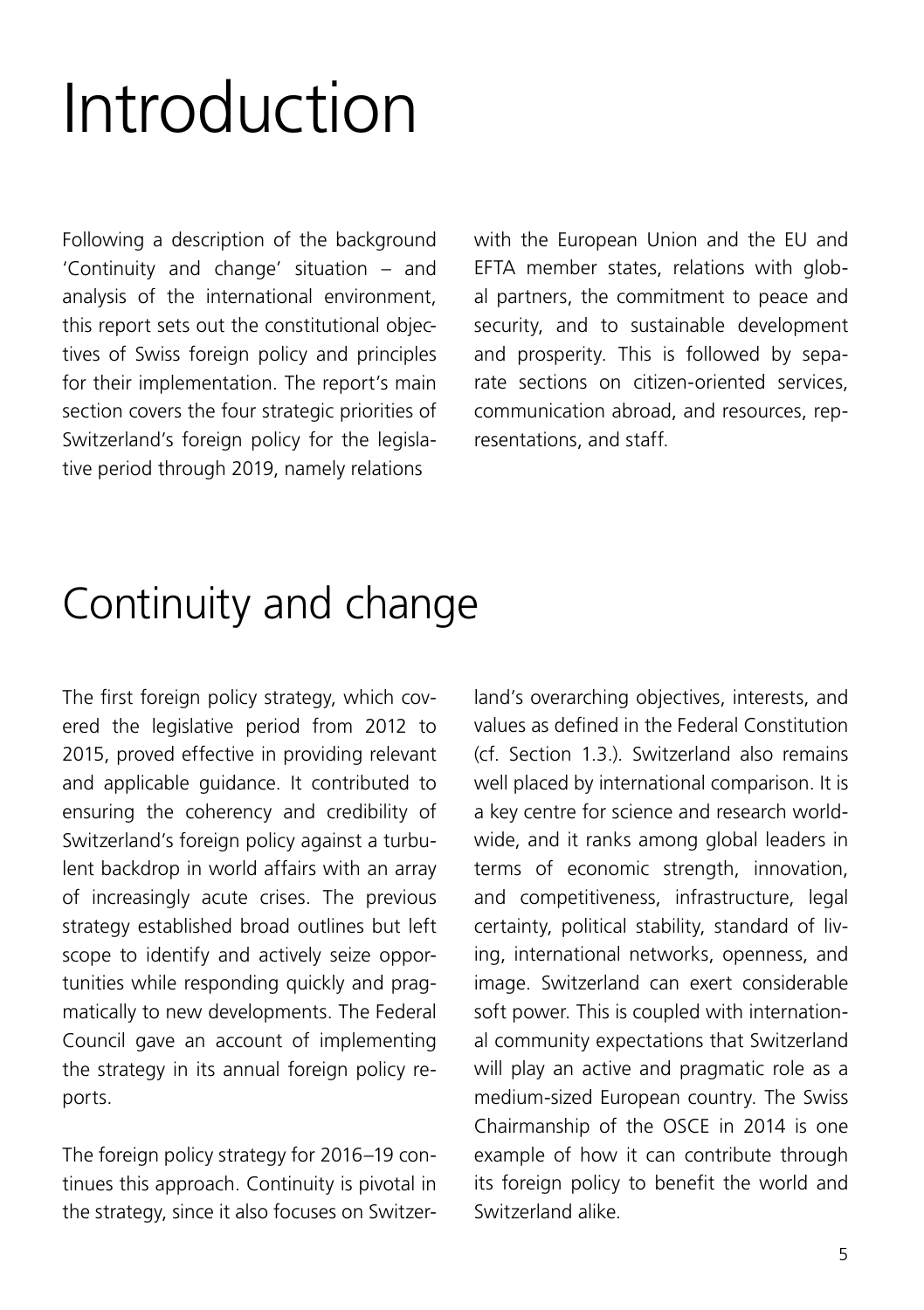<span id="page-5-0"></span>Switzerland continues to pursue a pragmatic, citizen-oriented foreign policy, which also includes services for Swiss nationals. Swiss foreign policy is firmly rooted in the country's political culture, its institutions, and its historical experience. Switzerland's foreign policy values dovetail with those of its domestic policies, and it enjoys broad support nationally.

Swiss foreign policy takes advantage of its room for manoeuvre and scope to exert influence. The actors involved are renowned for their patience and perseverance. Switzerland appreciates that there are serious constraints at times on what it can achieve when acting on its own. Therefore, it seeks to work together with partners that share its objectives wherever possible and beneficial.

Whilst focusing keenly on continuity, the new foreign-policy strategy also introduces some shifts in emphasis, while taking into account progress made in implementing the previous strategy. Relations with Switzerland's immediate neighbours have been bolstered, and significant progress has been made in resolving differences of opinion in most cases. The Federal Council attaches great importance to maintaining these close, pragmatic, and trust-based relations with neighbouring countries and has accordingly defined relationships with the European Union as well as EU and EFTA member states as one of its priorities.

Meanwhile, Switzerland operates in an international environment subject to rapid change. Hence the strategy has been adapted to safeguard Swiss interests effectively in the future while allowing it to shape the process of globalisation positively.

## The international environment

A state of upheaval has prevailed worldwide since the end of the Cold War. After decades where a duopoly held sway over the global system, the collapse of the Soviet Union left the United States as the sole superpower. However, this phase proved short-lived. Tectonic shifts in the geopolitical landscape that were initially barely visible or perceptible in the post-1989 environment have increasingly taken on greater magnitude and seem likely to continue to influence global politics in the coming years.

As globalisation progresses, the international power structure is changing: the West in general and the United States in particular are seeing their power and influence decline in relative terms, though the United States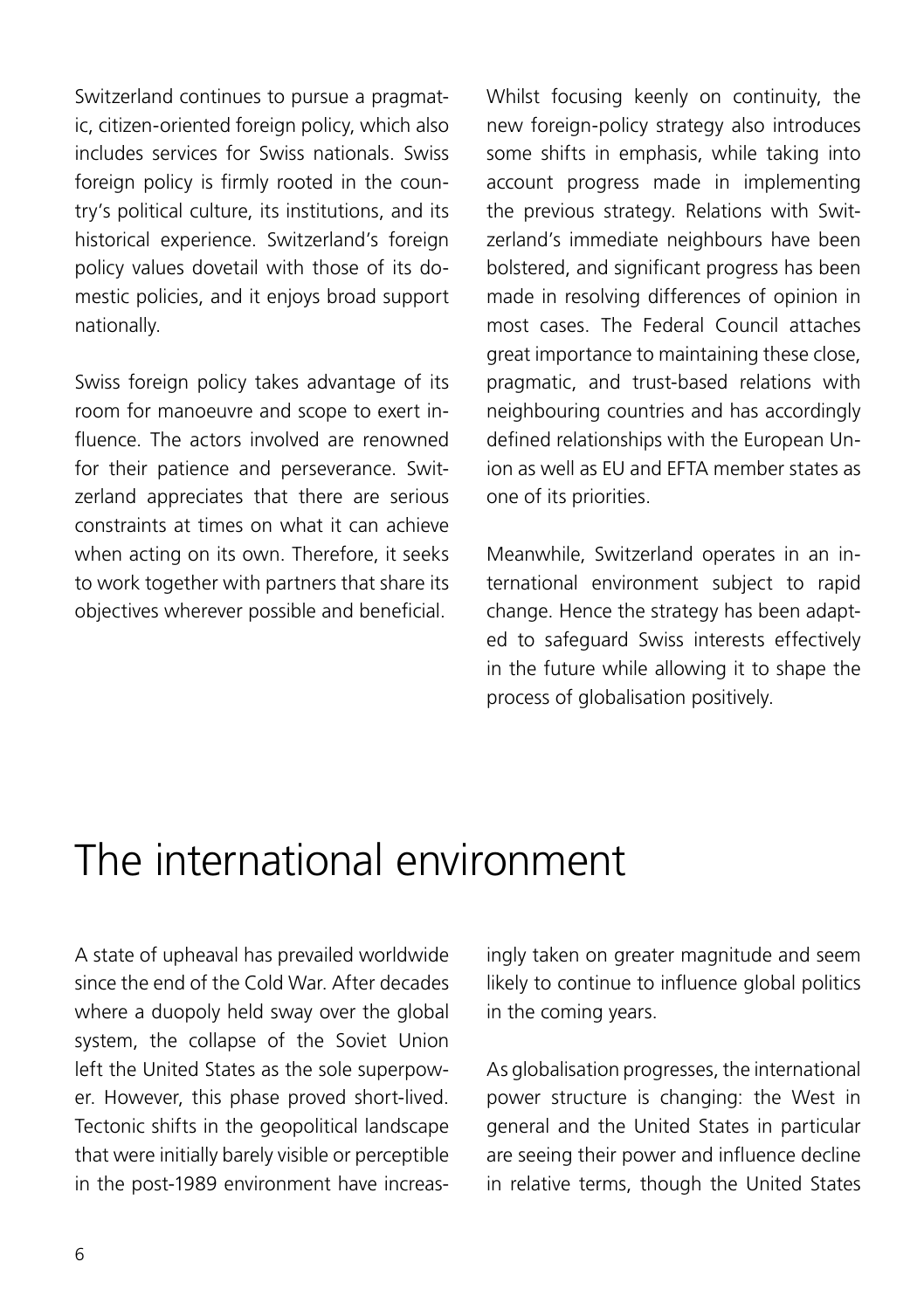will likely remain the strongest power worldwide for the foreseeable future – above all in terms of its military strength. States in the South and the East now stride the international stage with more self-confidence and purpose, seeking to take on a dominant role in their region or even globally. The world is moving toward an increasingly multi-polar and fragmented set-up with different centres having greater regional focus. That said, this is by no means a linear trend, as highlighted by the current economic difficulties of certain BRICS states (Brazil, Russia, India, China, and South Africa). The unpredictable development of future oil prices will also have implications for the international power structure. Were low prices to persist, this could influence some producer states' domestic stability and foreign policy stance. Added to this, the 'new' emerging powers have only had limited success thus far in developing attractive alternative societal and economic models, accumulating sustainable reserves of soft power, and incorporating other states in lasting alliances. The trend toward a more multipolar international system is heightening volatility and may increase geopolitical rivalries and conflicts. This makes greater coordination between the major powers essential, but this in turn has mixed implications for the multilateral system.

Another discernible development is the greater number of actors exerting power in the international arena: although states remain the most important players, they are ceding some of their power to non-state actors. The latter include civil society, examples being the Arab Spring in North Africa

and the Euromaidan movement in Ukraine. It also covers international economic and financial groups to say nothing of terrorist organisations and organised crime. The trend towards a broader distribution of power can be positive by lending a voice to democratic actors from civil society. However, it can also have a destabilising effect by allowing terrorist and criminal networks in some cases to undermine already weakened state structures or even bring them toppling down. Digitalisation is accelerating the shift in power – above all through the rapid global spread of the Internet in general and social media in particular.

A further key theme in developing global politics is the build-up of crises and conflicts. These are not merely isolated 'chance' occurrences. Instead they manifest a transition phase. Instability and armed violence have increased in neighbouring European states in particular. In the East, the Ukraine crisis has brought war back to Europe. Pan-European security has also decreased in the wake of polarisation between Russia and the West. The array of long-standing unresolved conflicts in Europe's neighbours to the South have plunged the region into a deep crisis. They include clashes between Israelis and Palestinians, more recent conflicts such as those in Syria, Yemen, and Libya, jihadist terrorist groups growing in strength, geopolitical and sectarian tension, as well as poor governance and weak statehood. Switzerland and the surrounding region also see an increase in the consequences of these negative developments. Europe, for example, has increasingly become a target for jihadist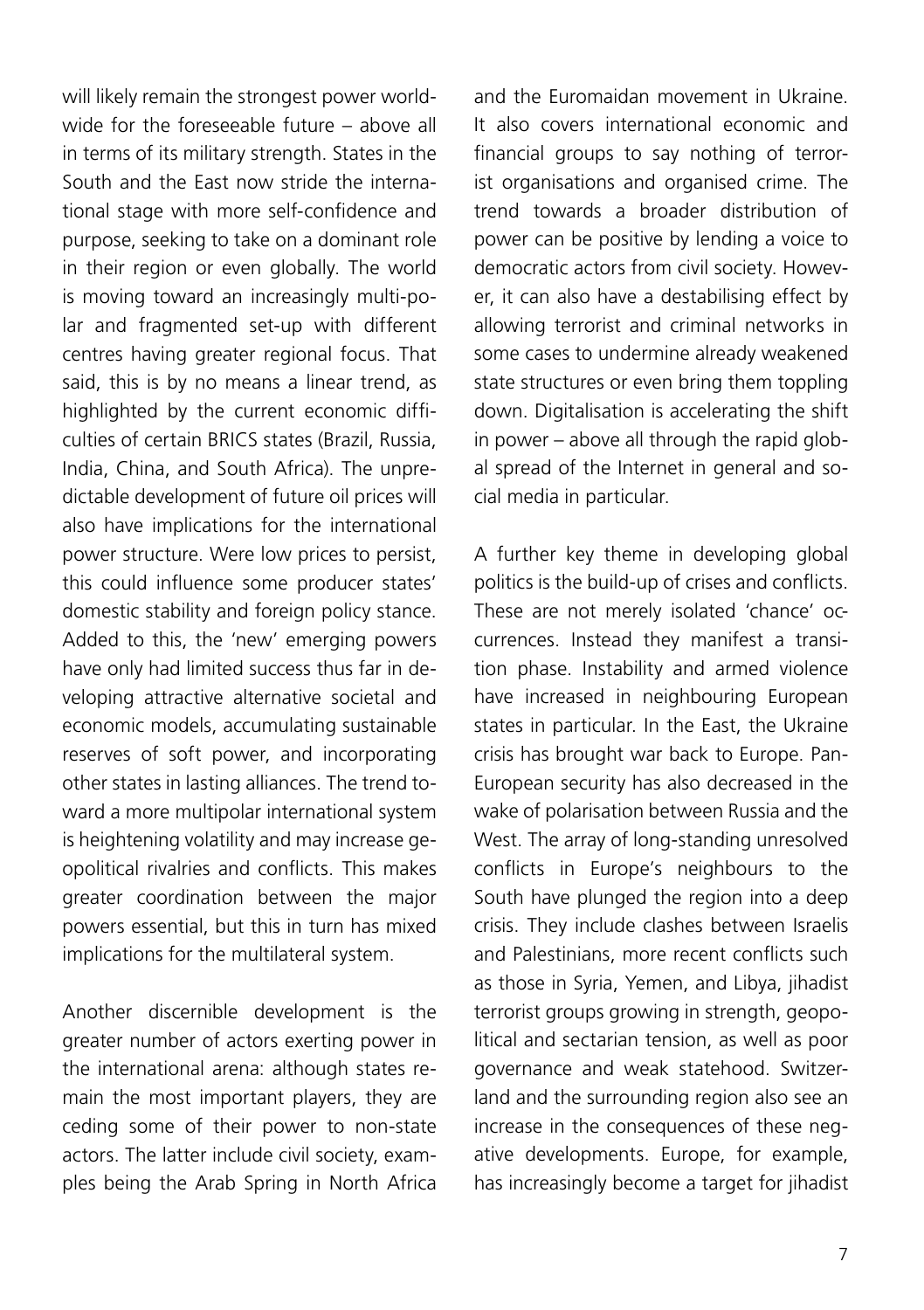terrorists. Added to this, the unrelenting violence, major humanitarian needs, and the lack of prospects have given rise to a refugee and migrant crisis that poses enormous challenges for Europe as well.

Global challenges such as migration, climate change, and other factors will become even more pronounced in the future. And they will adversely affect the environment, the fight for resources, cyberattacks, space as the 'new frontier', terrorism, violent crime, pandemics, and resistance to antibiotics. There are marked risks in the cyber-world in particular, given the technological vulnerability of modern societies. Environmental issues (specifically with regard to the climate and biodiversity) have long since taken on global dimensions in politics, the economy, and society.

One problem remains the high number of countries with weak and unstable state institutions, but often with an underdeveloped civil society as well. The populations in such fragile states suffer mostly from extreme poverty, violence, corruption, and arbitrary political rule. Governments in these countries are unable or unwilling to perform basic state functions. Fragile states are an ideal breeding ground for terrorist and criminal groups.

The economic outlooks worldwide are uncertain. The global economy is recovering only slowly from the impact of the financial, economic, and debt crisis. It still has to return to a sustainable growth path. Meanwhile, growth in the emerging economies

also shows clear signs of slowing down. Switzerland too suffers from appreciation of the Swiss franc and weakening in traditional sales markets (in particular the EU). Although the multilateral trading system has taken only small steps toward further development within the WTO framework certain successes have been achieved in liberalising global trade (e.g., trade agreements, information technology agreements). All in all, the environment for a medium-sized open economy such as Switzerland's has deteriorated, and this calls for special efforts. At the same time, new supraregional normative systems (such as the Trans-Pacific Partnership, TPP) are emerging that go well beyond traditional free-trade agreements and are likely to have far-reaching consequences for the global economy and Switzerland alike.

The prevailing phase of upheaval points towards increasing fragmentation of the international system. It is characterised by uncertainty, volatility, and instability, a lack of governance worldwide, and new actors. In some cases it involves a neo-traditionalist mindset in political power and exclusive spheres of influence. Established orders and norms are being called into question. Democracy, human rights, and freedom come under pressure in many places. This increasingly undermines international law and cooperation.

However, this needs to be put into context in two respects. Firstly, Switzerland's immediate environment still enjoys relative stability. The EU has major challenges to contend with. A lasting solution must still be found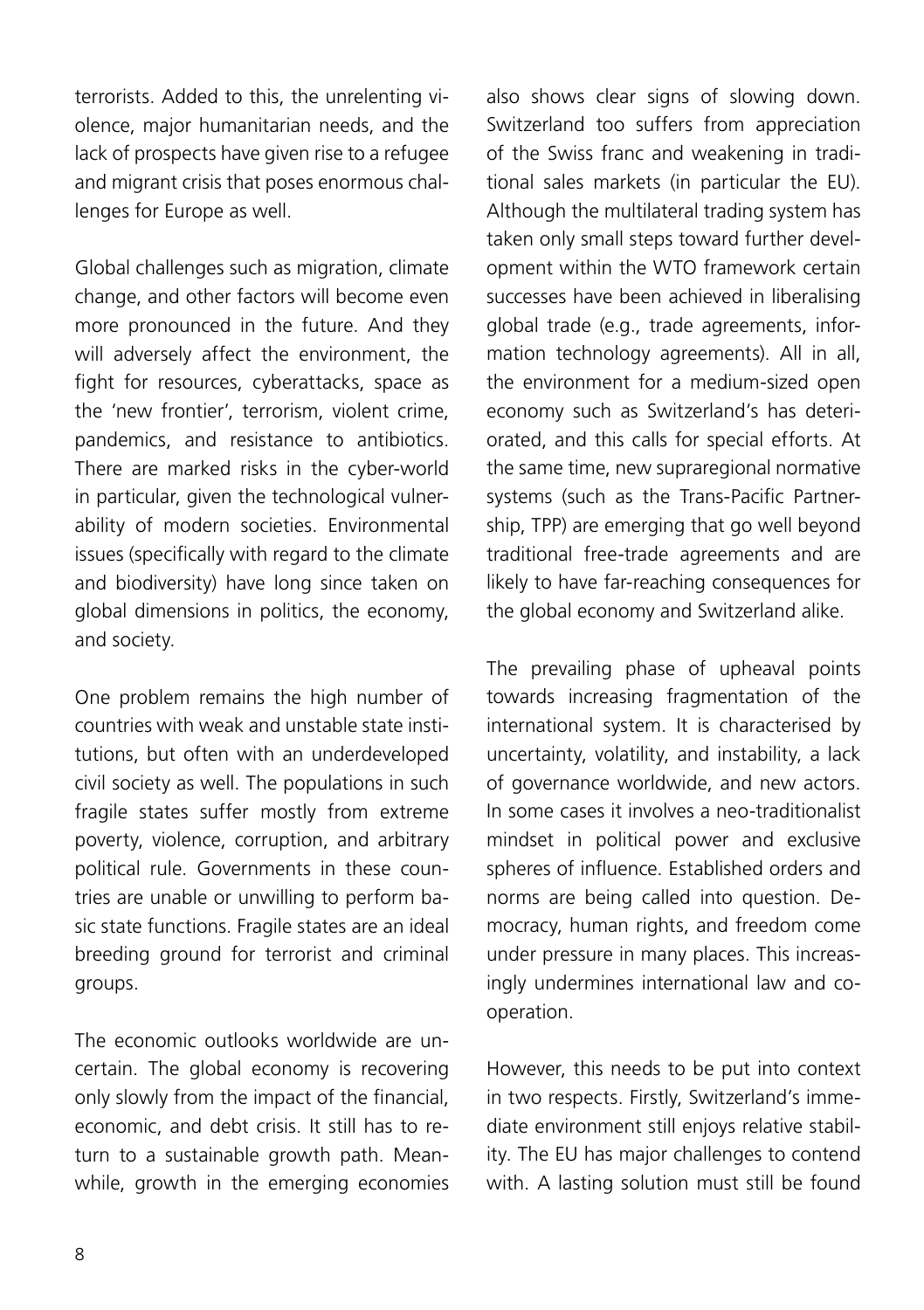for the debt and euro crisis, whilst the refugee crisis has increased political fragmentation in Europe. Wrangling over its intrinsic identity persists. That said, as the process of European unity has progressed, the EU has developed a certain resilience to crises. Although it is scarcely possible to predict at this stage what form it will take in the future, we can assume that the EU will continue to develop and remain the central defining force shaping Europe. Despite all its difficulties, the EU is a vital anchor for stability and prosperity in Europe. Switzerland has an interest in the EU finding its way out of the crisis and remaining able to act. Were the European Union to be destabilised or even break apart, this would have negative political and economic implications for Switzerland.

Secondly, experience in recent years has shown that cooperation and joint solutions are not only urgently needed in an increasingly multi-polar world; they are also possible if there is the required political will. Amidst all the division, common and constructive approaches have nonetheless prevailed time and again in the international community. Examples of this include the nuclear deal with Iran, the 2030 Agenda for Sustainable Development, the Paris climate change agreement, and rapprochement between the United States and Cuba. Positive developments are also often overlooked. For example, the number of people living in extreme poverty has been reduced by around half in the past 20 years or so. There has been a significant decline in infant mortality. Incomes have clearly increased in many developing countries, and a middle class has emerged. More and more children have access to education.

The phase of upheaval is opening up chances and opportunities. Globalisation and the attendant change process can and should be actively shaped. Switzerland is well positioned to build bridges, provide support in channelling the change process, stand up for its own values and interests, and to forge alliances with others keen on solving problems and tackling global challenges. It can develop innovative and viable solutions that also serve its own interests.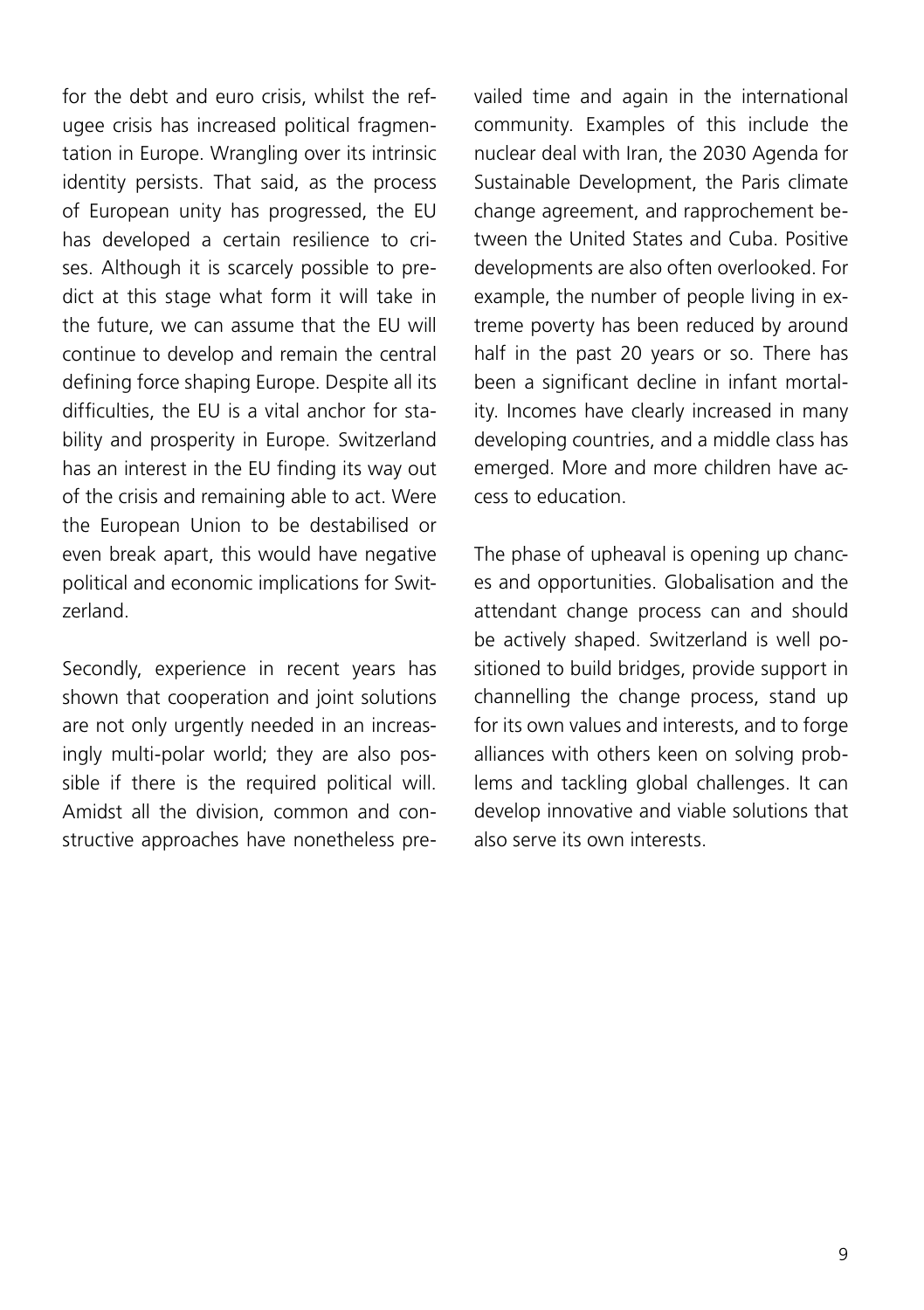## <span id="page-9-0"></span>The constitutional objectives of Swiss foreign policy

Switzerland's foreign policy objectives centre on safeguarding and promoting the interests and values set out in the Federal Constitution. These interests and values are enduring and provide a broad and stable framework for Swiss foreign policy.

Article 2 of the Federal Constitution states that the Swiss Confederation shall "protect the liberty and rights of the people and safeguard the independence and security of the country", "promote the common welfare, sustainable development, internal cohesion and cultural diversity of the country", "ensure the greatest possible equality of opportunity among its citizens" and shall be "committed to the long-term preservation of natural resources and to a just and peaceful international order". As regards foreign relations, Article 54 para. 2 of the Constitution states: "The Confederation shall ensure that the independence of Switzerland and its welfare is safeguarded; it shall in particular assist in the alleviation of need and poverty in the world and promote respect for human rights and democracy, the peaceful coexistence of peoples as well as the conservation of natural resources".

These foreign policy objectives reflect Switzerland's values. Switzerland is shaped by its cultural diversity, its political institutions – in particular the opportunities for its population to be involved in decision-making processes, federalism and power sharing (consensus and the concordance system) – and legal certainty. The internal cohesion and coexistence of different cultures and social groups rank among Switzerland's strengths, just as much as its inclusive political system with its unique institutions. This system and its political culture have to be cared for and nurtured. After all, a large number of internal conflicts across the world shows that political and social stability should not be taken for granted.

Swiss domestic and foreign policies are closely interrelated. Switzerland's inner strengths also help guide its foreign policy. Switzerland is committed to democracy and the rule of law, to dialogue and a culture of compromise, to inclusion and power sharing, and to human rights and humanitarian principles.

As a result of globalisation, far-off crises and conflicts can also have consequences for Switzerland. They can have a negative impact on the Swiss economy and jeopardise investments or exports. They can affect Swiss nationals living or travelling in these areas beset by conflict and crisis, or pose a threat to natural resources. Fragile states are fertile ground for terrorist groups with inhuman ideologies, for organised crime, and for armed violence. The global economy reacts sensitively to threats to trade flows,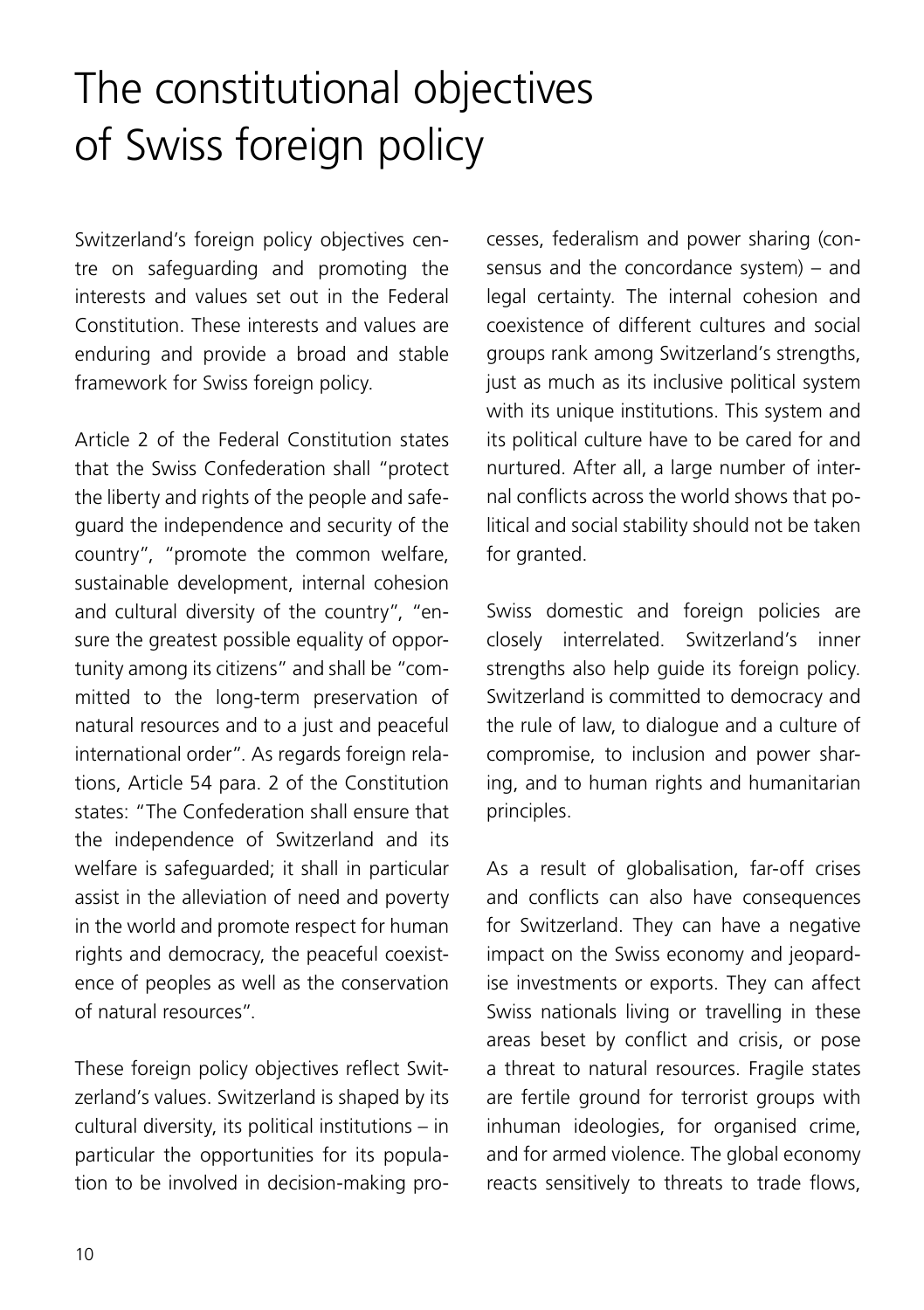<span id="page-10-0"></span>transportation, and energy resources. Switzerland is also exposed to the pressure of migration from countries affected by instability, oppression, human rights violations, poor socio-economic prospects, and environmental degradation.

Switzerland therefore does its utmost to prevent conflict, fight poverty, and protect the environment, while accepting that it can

often only make an impact by working together with others. It is committed to international stability and shaping globalisation and international rules and standards. These multi-faceted efforts in turn have a positive impact on Switzerland's independence, freedom, and security, as well as its prosperity.

## Implementation principles

The implementation of Swiss foreign policy is based on certain principles that transcend day-to-day issues and that remain valid regardless of temporary developments in the international environment. These principles are the rule of law, neutrality, universality, dialogue, solidarity and responsibility, as well as efficiency and coherence.

#### The rule of law

Switzerland is a state governed by the rule of law. It is in its interests for law to take precedence over power in international relations. International law and compliance are therefore of great importance for Switzerland. Without rules, international actors feel tempted to resort to pressure or even use force to further their interests. To counter this, Switzerland has for many years been resolutely opposed to violence and advocated peaceful settlement of disputes.

#### **Neutrality**

Neutrality is a foreign policy instrument aimed at safeguarding Switzerland's independence. Switzerland has the status of a permanently neutral state, and complies with the obligations imposed on it by the law of neutrality. First and foremost, this means that it does not participate in international conflicts. However, implementation of its neutrality policy – intended to ensure visibility and credibility of its neutrality in the legal sense – is not bound by legal norms, and depends instead on analysis of the prevailing international environment. Although neutrality requires a degree of impartiality and objectivity in adopting positions, it does not prevent Switzerland from safeguarding its interests. On the contrary, it is a flexible instrument that can be used to implement Swiss foreign policy and facilitate contact with different partners. It can be particularly advantageous when it comes to providing good offices, a traditional strength of Swiss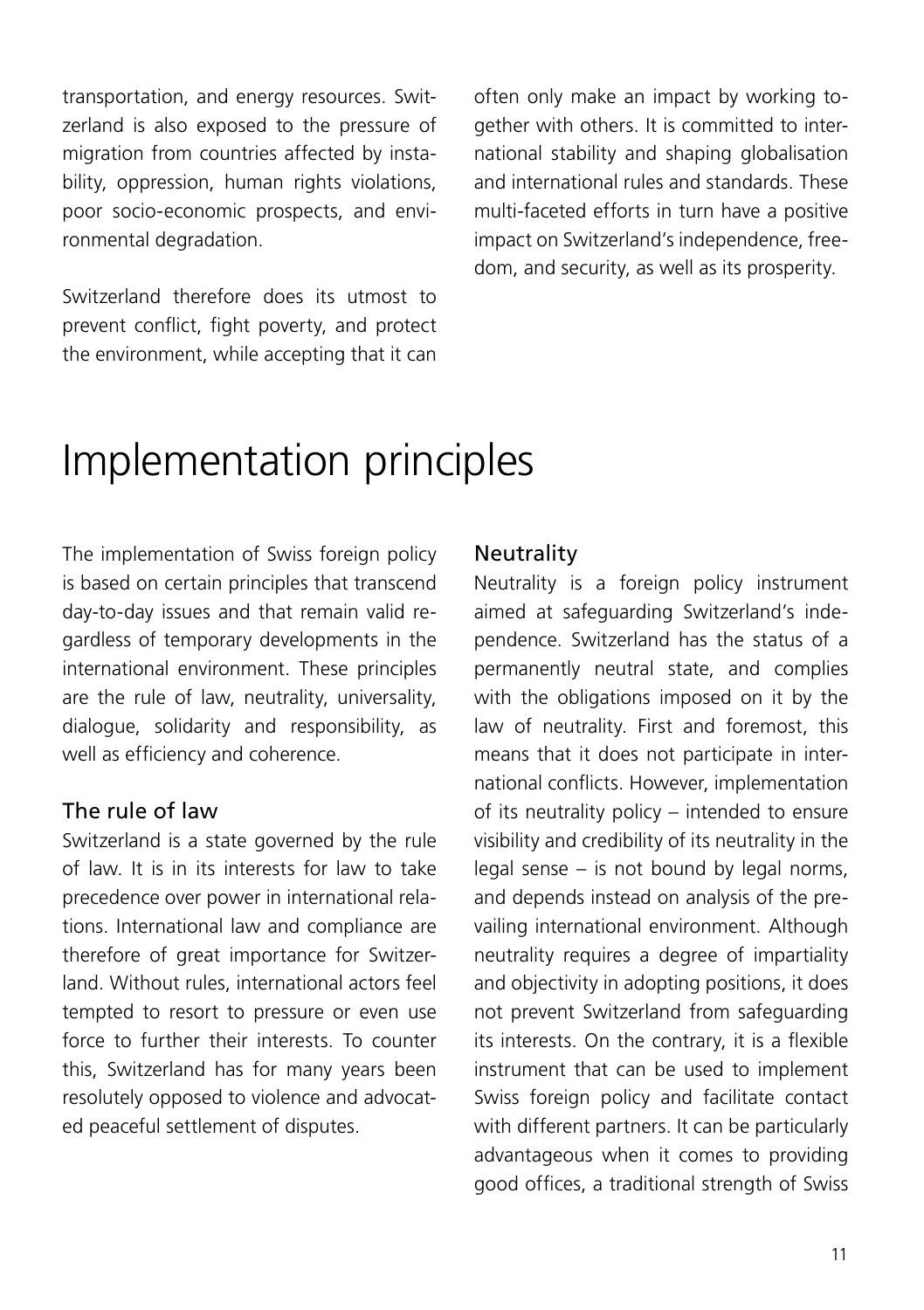foreign policy and something that allows Switzerland to set itself apart from other countries and take on a special role.

### Universality

By tradition, Switzerland endeavours to maintain good relations with all states of the world as far as is possible. As a country heavily dependent on its open approach to the world, particularly economically, and given that it is not a member of the EU or other major alliances or groups such as the G20. Switzerland must maintain a well-developed network of relationships to safeguard its interests effectively. That said, the principle of universality does not mean there are no foreign policy priorities. Nor does it prevent Switzerland from recognising the special importance of certain partners or the need to develop specific strategies for particular countries.

### Dialogue

Dialogue is a key element of Switzerland's political culture, and also something it is committed to in its foreign policy. Switzerland seeks to build bridges and promote dialogue. Dialogue may not be a panacea for all ills, and it does at the very least require all parties involved to show a willingness to engage. However, without it or the offer to make such a move, there is scarcely any chance of resolving a conflict or preventing one that has started to arise. Actively listening to the various actors involved and seeking to understand them does not mean that Switzerland agrees with their position. Nor does it mean that it cannot stand by its own interests and values.

### Solidarity and responsibility

The influence a state can exert and its ability to create scope for safeguarding its interests are now measured not just in terms of its military strength, economic power, or the size of its population. Instead it hinges too on its willingness to show solidarity and responsibility in playing its part in tackling global challenges. This sense of responsibility also extends to future generations. The goal must be for a responsible foreign policy to leave these generations a world as peaceful and safe as possible with an environment that is intact.

### Efficiency and coherence

Efficiency is pivotal to Swiss foreign policy. Switzerland's foreign policy in general, and its foreign policy initiatives, motions, and activities in particular must always be gauged against the means at its disposal, making prudent use of the scarce resources available. Swiss foreign policy activity is centred less on the action in question and more on the planned strategic measure behind it. This is seen across all areas of activity – for example, in the case of consular support for Swiss nationals living and travelling abroad. A coherent approach in foreign policy is a prerequisite for efficiency; efficiency and coherence are mutually dependent on each other. Coherence entails recognising the interplay between individual political spheres, and adjusting the foreign policy approach accordingly. The requirements in terms of coherence are further heightened by globalisation – especially between different sectoral policies. Transparency and sharing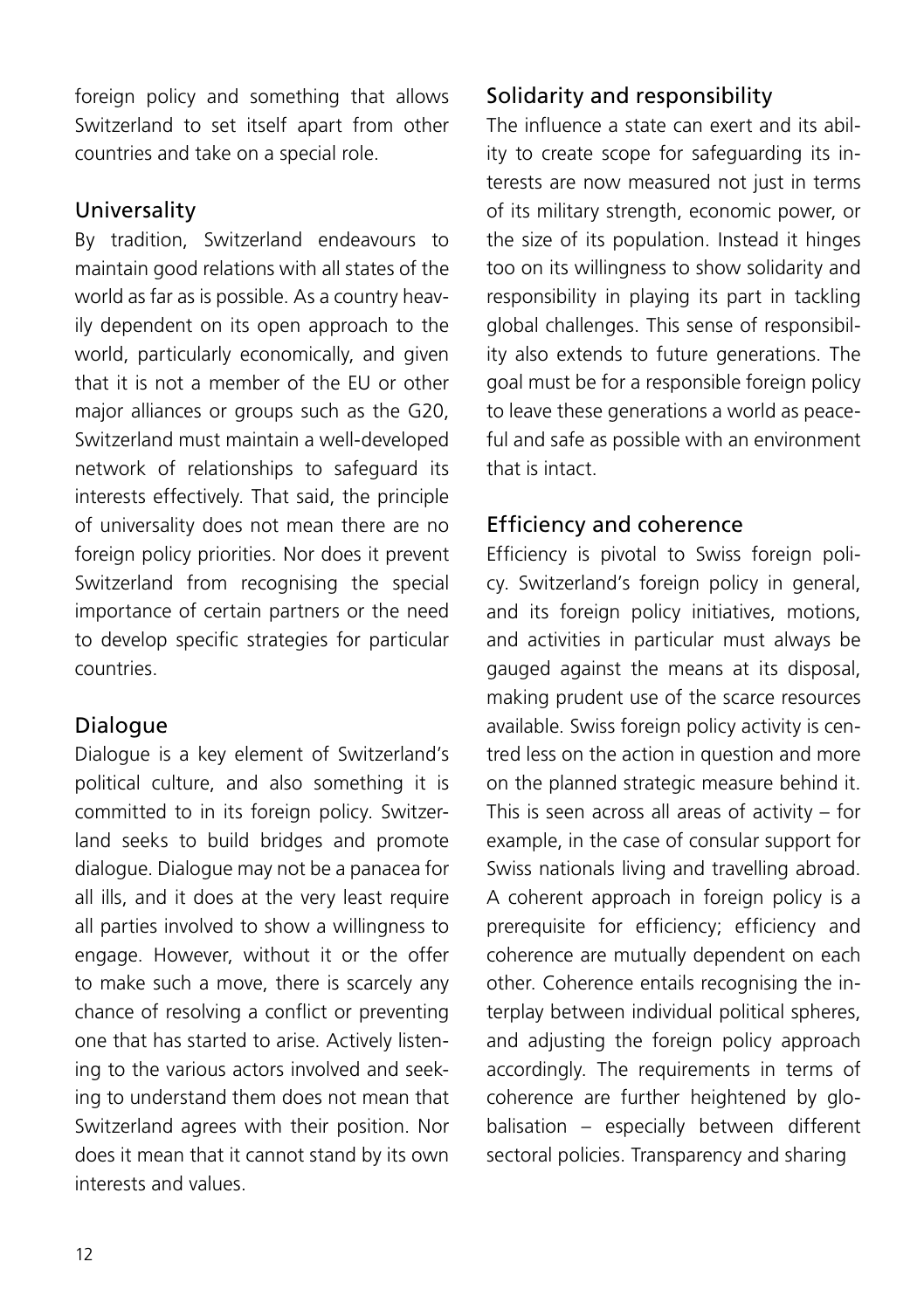information are important when it comes to identifying inconsistencies at an early stage and ensuring coherence. Every foreign policy will at some stage face inconsistencies and conflicts in terms of objectives and resources – these must be kept to a minimum by using coordination processes and defining specific criteria.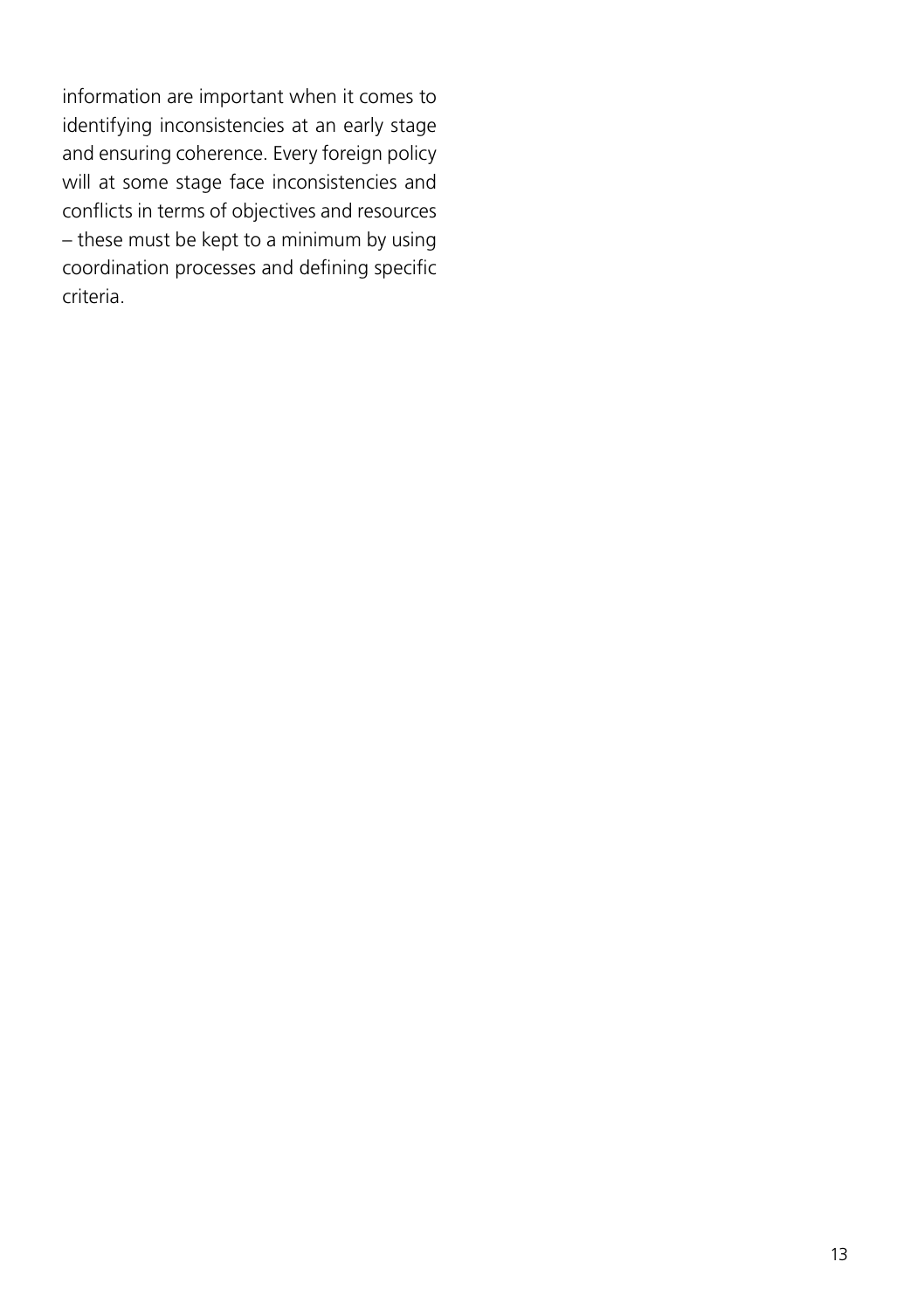# <span id="page-13-0"></span>The strategic priorities of Swiss foreign policy

An active and forward-looking foreign policy requires setting strategic priorities. Establishing such priorities is all the more important given the wide range of foreign policy activities and actors. The present foreign policy strategy sets the framework and defines the broad outlines of Switzerland's international commitment for the legislative period through to 2019. It is designed to leave room

for manoeuvre and sufficient flexibility to identify and actively exploit scope and opportunities for action that emerge over the short term. It also enables pragmatic responses to new developments. The four strategic priorities do not stand in isolation from each other. Instead they interrelate closely with areas of overlap. Constructive use must be made of the synergies this creates.



Photo: Parliamentary Services, 3003 Bern; Grafic: FDFA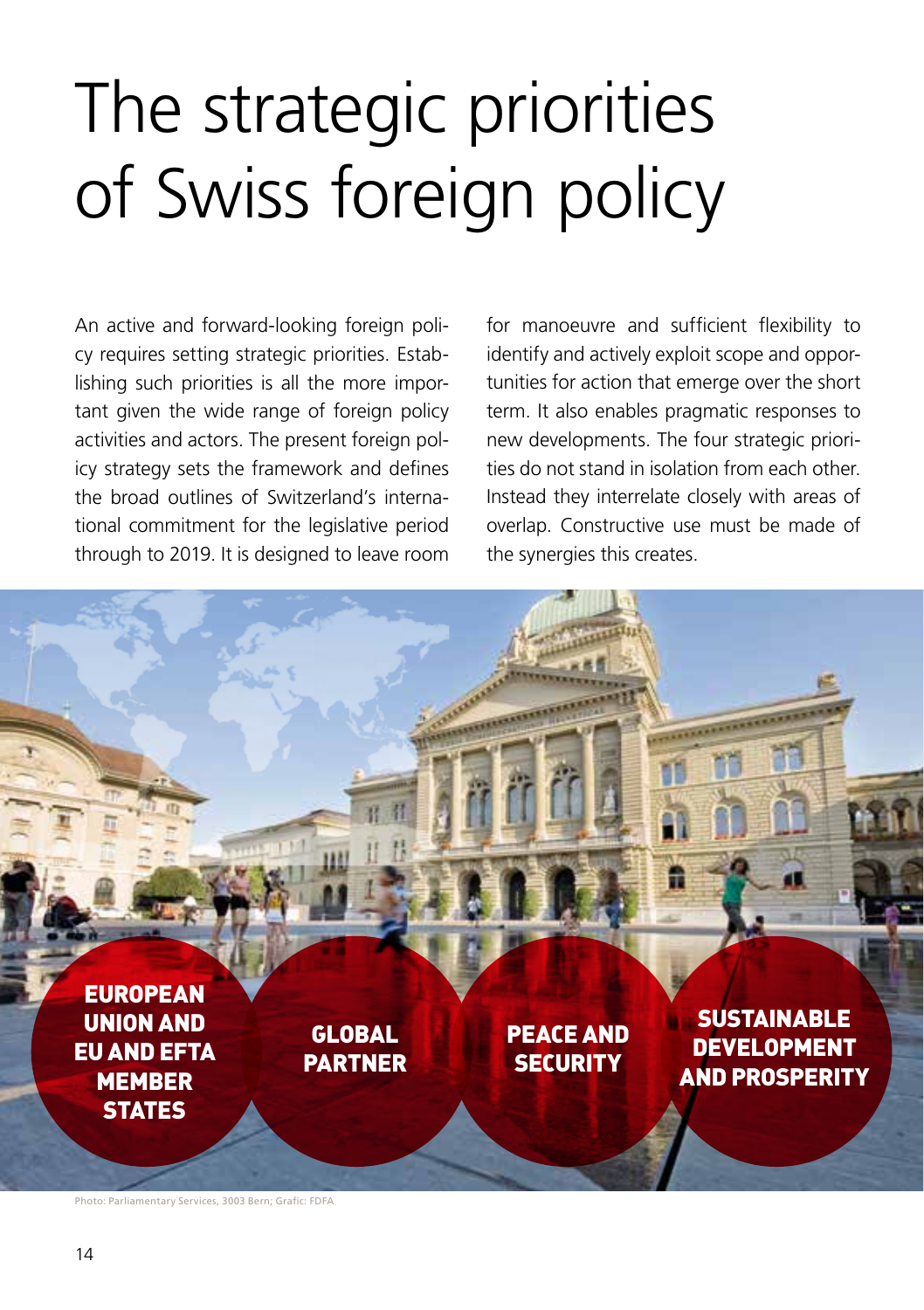## <span id="page-14-0"></span>Relations with the European Union and EU and EFTA member states

#### CORE OBJECTIVE:

Based on the consolidation and renewal of the bilateral approach, Switzerland aims to ensure a regulated relationship with the EU based on partnership allowing scope for development, and to promote close ties with the EU and EFTA member states, taking particular account of its neighbouring countries.

Switzerland is in the centre of Europe. It shares the fundamental democratic principles of its European partners and has close ties politically, economically, and culturally with these states and above all its neighbours. With the exception of Liechtenstein, all are EU members. Switzerland shows solidarity in its commitment to stability and development across the continent.

Amid shifts in power and cross-border challenges and threats, what is needed are stable partnerships – especially with like-minded states – and common solutions. This applies in particular to global competition (research, trade, and innovation), internal and external security (including counter-terrorism and the fight against crime), international cooperation and humanitarian aid, and citizens' quality of life (mobility, opportunities, jobs, cultural diversity, environment, and health). Switzerland works in various ways with its partners in Europe, both multilaterally and

bilaterally for instance, via the OSCE, in the Council of Europe, the NATO Partnership for Peace, with the EFTA states and with subregional cooperation groups. The EU is of particular importance in this regard.

The core objective for the coming four years is to ensure that Switzerland has a regulated relationship with the EU based on partnership and with scope for development. Good relations with the EU are crucial for pragmatic cooperation with European states in a wide range of policy areas, guided by Swiss interests and values. Such cooperation contributes to promoting prosperity and security. Switzerland and the EU have a shared interest in maintaining stable bilateral relations. As an important economic partner, and acting as a bridge between Europe's north and south, Switzerland is more closely intertwined with the EU than some of the member states themselves.

The challenges that currently affect the entire continent – such as handling the refugee crisis – underscore the importance of having a close and constructive cooperation with the EU as Switzerland's most important partner. Within the framework of the Schengen and Dublin association agreements, Switzerland is committed to effective European solutions – in addition to national measures – and positions itself as a partner that is both autonomous but willing to show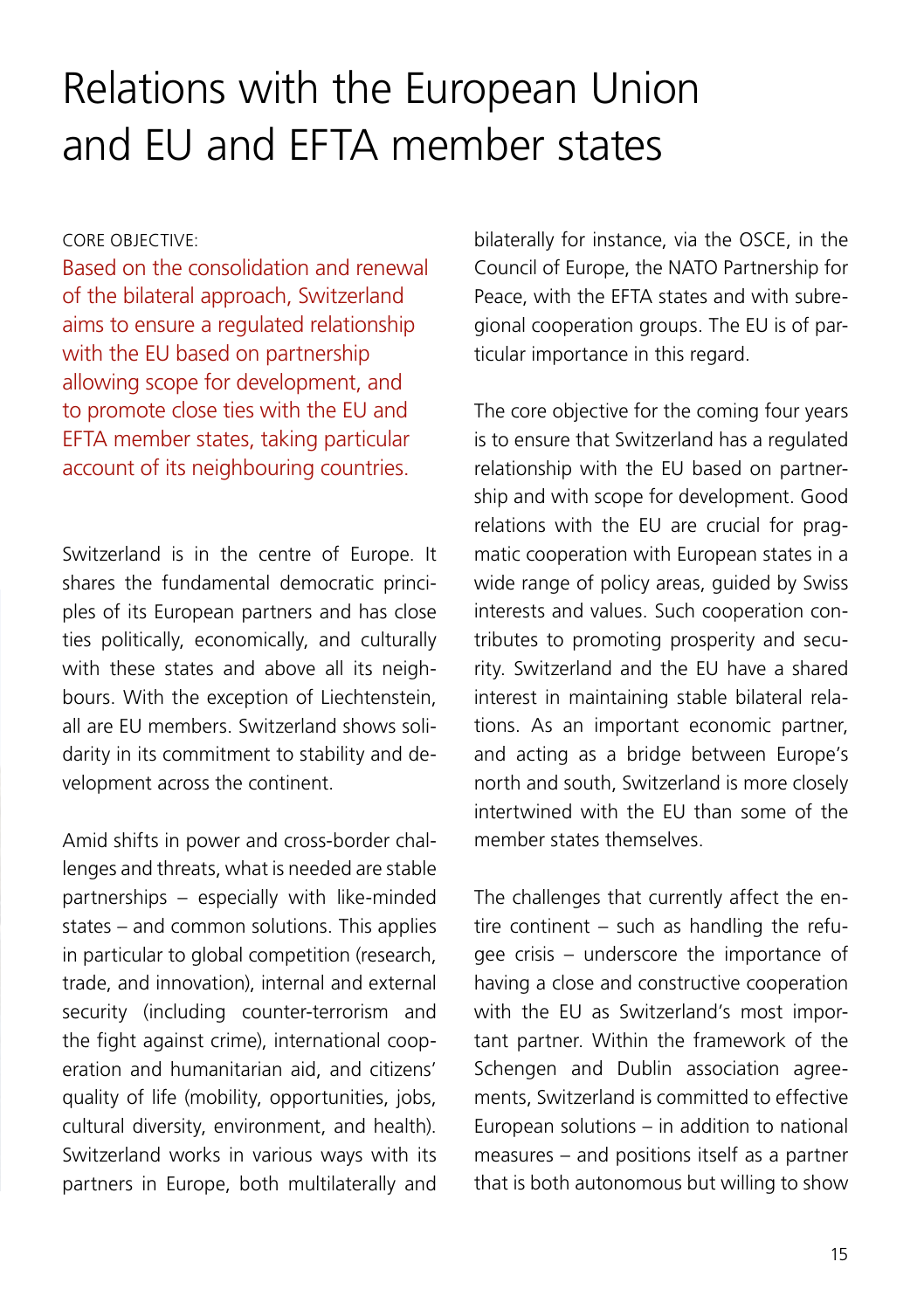

solidarity and cooperate. In so doing, it safeguards its foreign policy interests. This also applies in the case of counterterrorism and the fight against crime, where Schengen association offers valuable instruments such as the Schengen Information System and common standards on external border controls. Over and above this, Switzerland also works together closely with Europol, for example, with regard to foreign terrorist fighters.

Switzerland has particularly close economic ties with neighbouring states (cross-border commuters, border regions). One third of all Swiss foreign trade and almost two thirds of its trade with the EU is with neighbouring countries. For its part, Switzerland is among the 10 most important trading partners of

each of its neighbours. There are also close social links: more than 750,000 citizens from neighbouring states live in Switzerland, and a further 290,000 commute across the border each day to work. Meanwhile, more than 300,000 Swiss citizens live in neighbouring countries.

Relations between Switzerland and the EU are based and structured around a series of bilateral agreements covering a wide range of sectoral areas of cooperation. Together, these agreements form what is known as the bilateral path. This form of cooperation makes it possible to build on and bolster relations between Switzerland and the EU and is in the interests of both.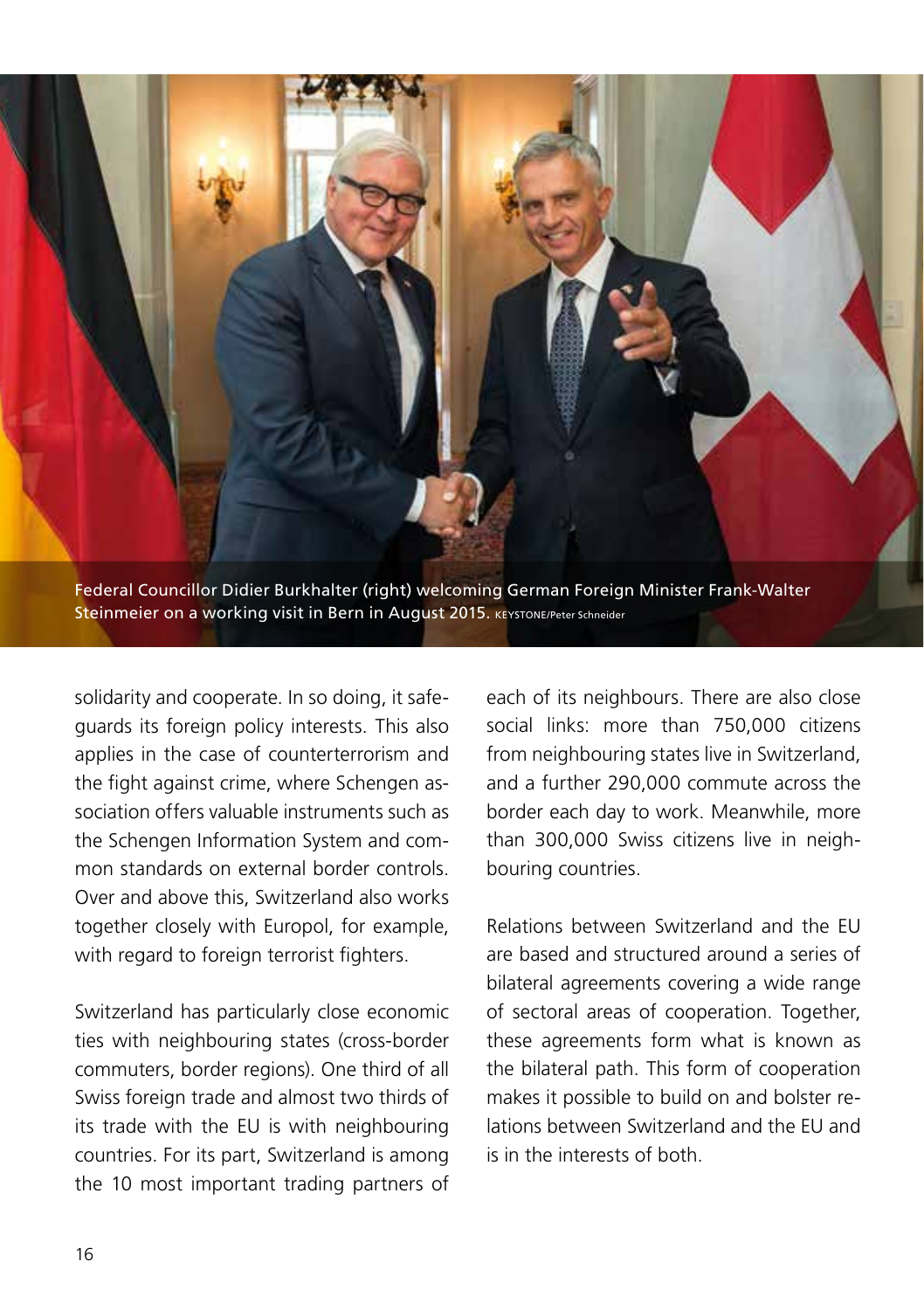However, this bilateral approach also requires an institutional framework within which existing agreements can be kept up to date. This guarantees access to the internal market, increases legal certainty, and prevents erosion of basic principles underlying the bilateral agreements. On 9 February 2014, the Swiss people and cantons voted in favour of the popular initiative against mass immigration. This gave rise to fresh uncertainty over the future of the bilateral path. Thus the Federal Council's goal remains to find a mutually agreed solution that respects both the new article of the Federal Constitution (Article 121a) and the Agreement on the Free Movement of Persons. If unsuccessful, the Bilaterals I package of agreements will be at risk. This is expected to have a negative impact on other fields of cooperation between Switzerland and the EU – particularly in the areas of education, research, and innovation.

Therefore, the Federal Council has set itself the goal of renewing the bilateral path with a view to preserving it and safeguarding its future development. It wants to find a solution with the EU that will enable it to manage immigration from EU states more effectively while upholding the Agreement on the Free Movement of Persons. To this end, it seeks a mutually agreed solution with the EU based on a common interpretation of how the agreement is applied, in particular regarding the safeguard clause. Reaching such a solution with the EU would make it possible to ratify Protocol III extending the free movement of persons to Croatia. If the corresponding protocol is ratified by 9 February 2017, Swiss researchers will once again be able to participate in the EU framework programme (Horizon 2020 package) as fully associated and equally entitled partners.

The institutional framework for relations with the EU is also to be defined, and would form the basis for future sectoral agreements on access to the EU's internal market, for instance, in areas such as electricity and financial services. Conclusion of new agreements on collaboration and extension of existing areas of cooperation will contribute further to develop the bilateral path (for example, in the fields of security, environment and health). As regards research, the aim is to return by 2017 to the level of cooperation that existed prior to 9 February 2014. In this context, the Federal Council will also decide in the current legislative period on renewing Switzerland's enlargement contribution, which aims to reduce social and economic disparities within the enlarged EU.

The strategic partnerships with Germany, France, Italy, and Austria – which are of crucial importance in Switzerland's relations with Europe – are to be consolidated and expanded further in specific respects. These relationships developed well in the 2011–15 legislative period, but the scope remains for them to be enhanced further, and they need to be maintained on an ongoing basis. Firstly, the number of diplomatic visits should remain high to keep the channels of communication open, regularly acknowledging the full extent of bilateral cooperation, and possibly identifying new areas for working together. Secondly, the specific bilateral issues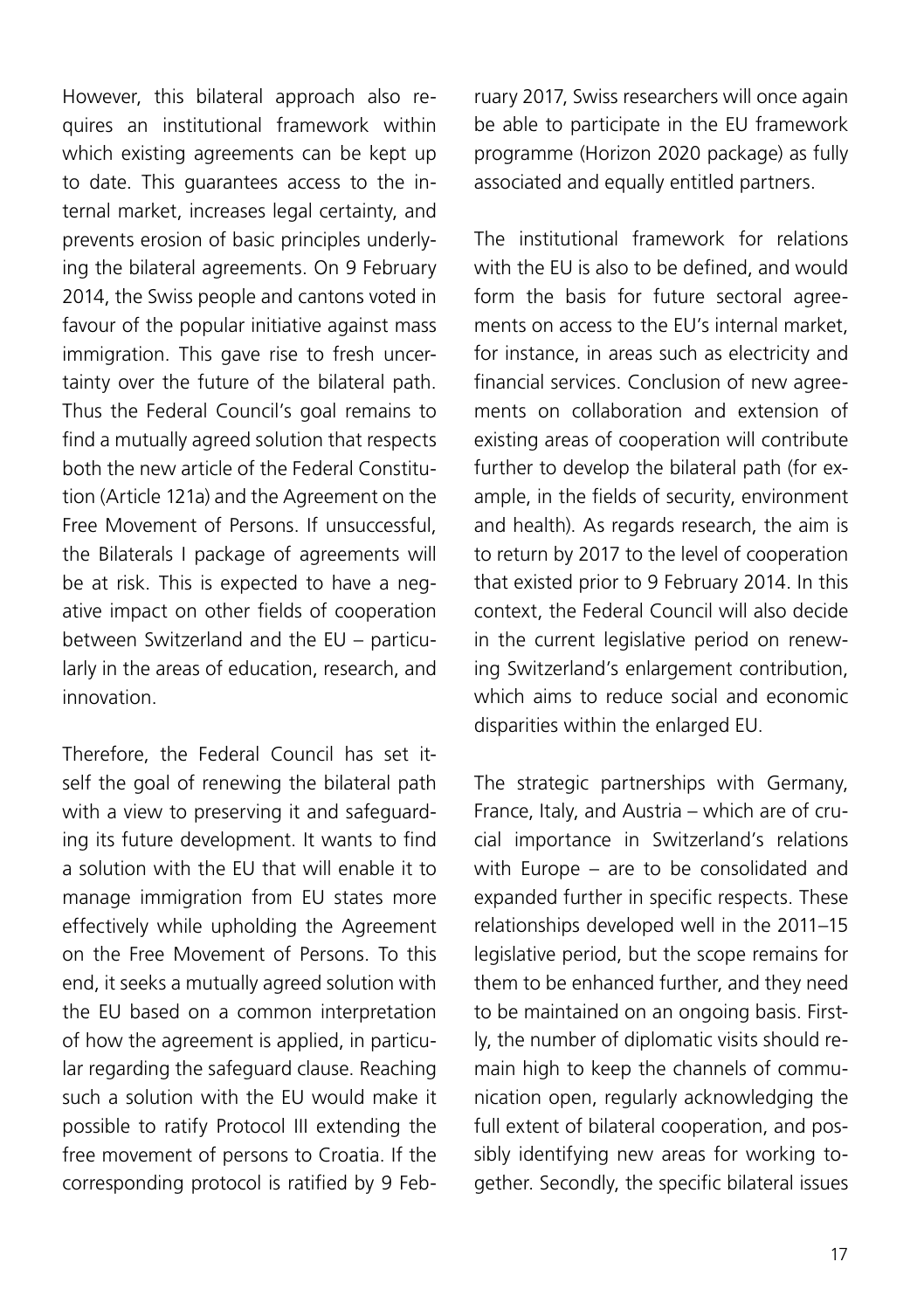<span id="page-17-0"></span>are to be addressed promptly and brought to a solution. Thirdly, coordination and work with neighbouring countries on multilateral cooperation – for example in the UN or OSCE – should be stepped up. Fourthly, Switzerland's relations with its neighbouring countries are to be maintained, particularly with a view to their key role as EU member states. And fifthly, particular attention should be paid to the border regions. The focus should remain on seeking cross-border solutions for common challenges.

Switzerland also enjoys very close, trustbased relations with Liechtenstein. Beyond its neighbouring countries, Switzerland will seek to maintain close ties with all EU and EFTA states through frequent diplomatic visits. It will seek to develop, continue, and intensify cooperation on specific issues, also via multilateral activity. Switzerland will also remain in close contact with the EU Council Presidency.

## Relations with global partners

#### CORE OBJECTIVE:

Switzerland will bolster its network of relationships with global partners with a view to safeguarding its interests and resolving specific problems.

Swiss foreign policy centres on the principle of universality. Accordingly, Switzerland not only maintains relations with major and regional powers, but also with smaller and medium-sized states, regional organisations, and non-state actors. The latter are becoming increasingly important in light of the shift in power. These relationships, generally referred to as bilateral, remain crucial. Given the shifts in power worldwide, coupled with the fact that Switzerland is not a member of the EU, NATO, or the G20, it is important for it to strengthen its relationships with states,

regions, and international organisations beyond the EU and EFTA area.

In an increasingly globalised and interdependent world, bilateral issues and problems will by no means disappear. Nor will opportunities for cooperation. Added to this, bilateral and multilateral issues often overlap. Therefore, multilateral aspects are becoming an important part of bilateral relations. Switzerland will seek to use bilateral ties systematically to make itself heard on affairs (e.g., diplomatic initiatives and candidatures) and interests – particularly with regard to the other three priorities set out in this strategy. It will also identify and maintain relations with like-minded states and strengthen bilateral and multilateral cooperation in a wide range of areas of common interest. More systematic cooperation with countries of comparable size and similar foreign and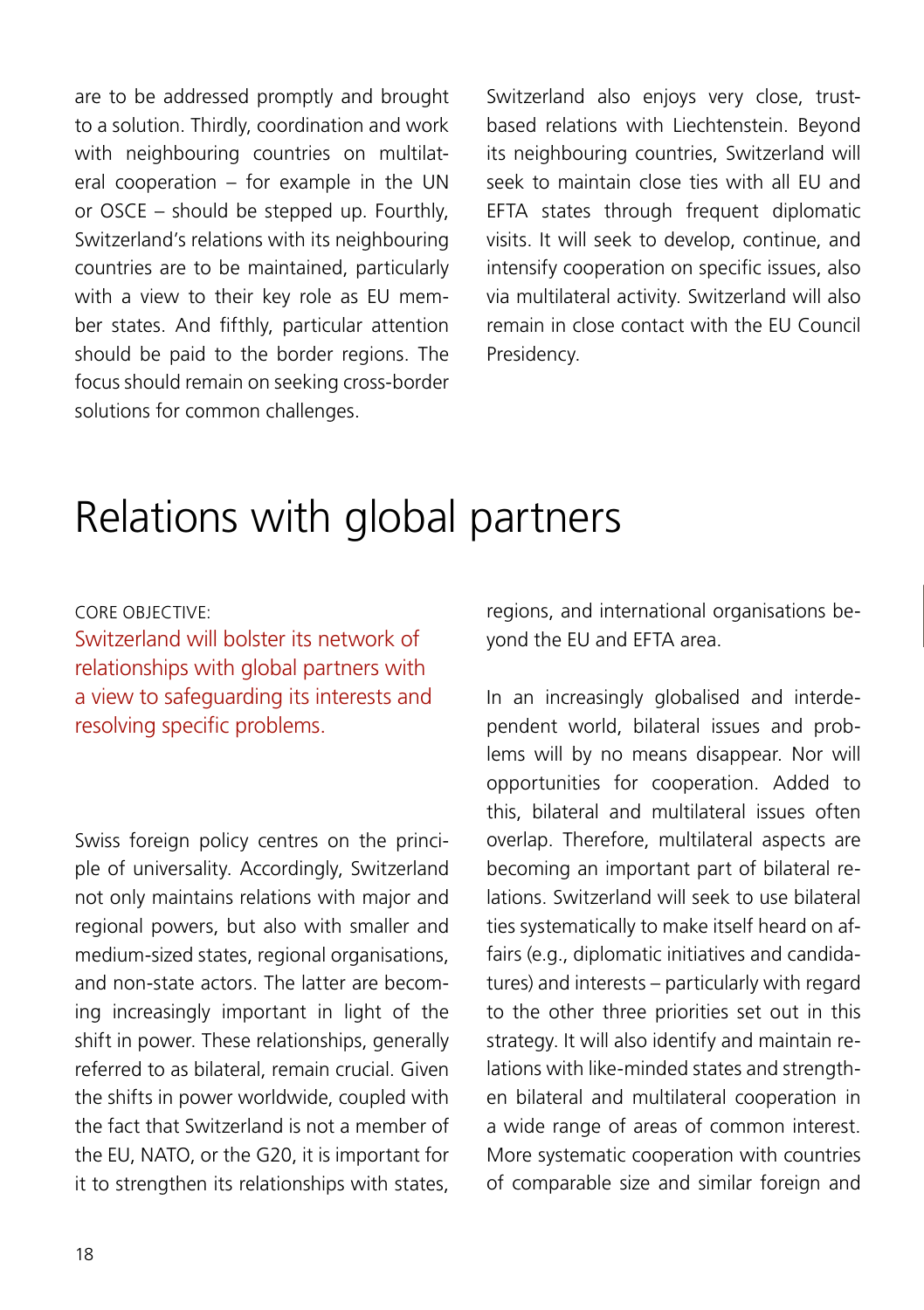

economic policy positions would open up considerable potential.

Bilateral exchanges and cooperation essentially take part at three levels. Switzerland in principle engages in dialogue to varying degrees with all states interested in doing so. It maintains partnerships with selected states with which it has regular exchanges at the ministerial and technical level. Strategic partnerships may be based on corresponding declarations of intent by both parties (e.g. a memorandum of understanding or joint statement), as well as on various coordination mechanisms on the Swiss side (e.g., country strategies, roadmaps, intradepartmental and interdepartmental coordination meetings), annual political consultations, regular sectoral consultations and dialogue, and regular contact at the ministerial level, be it with foreign ministers or the minister responsible for specific policies.

The concept of strategic partnerships stems from a decision taken by the Federal Council in 2005 to strengthen relations with the United States, Japan, the BRICS states (Brazil, Russia, India, China, and South Africa) and Turkey. Bolstering and diversifying the strategic partnerships with these countries will remain one of Switzerland's objectives in the legislative period through to 2019. Particular focus is to be placed on enhancing coordination and coherence in this respect, with a view of ensuring that Switzerland's interests and values are safeguarded effec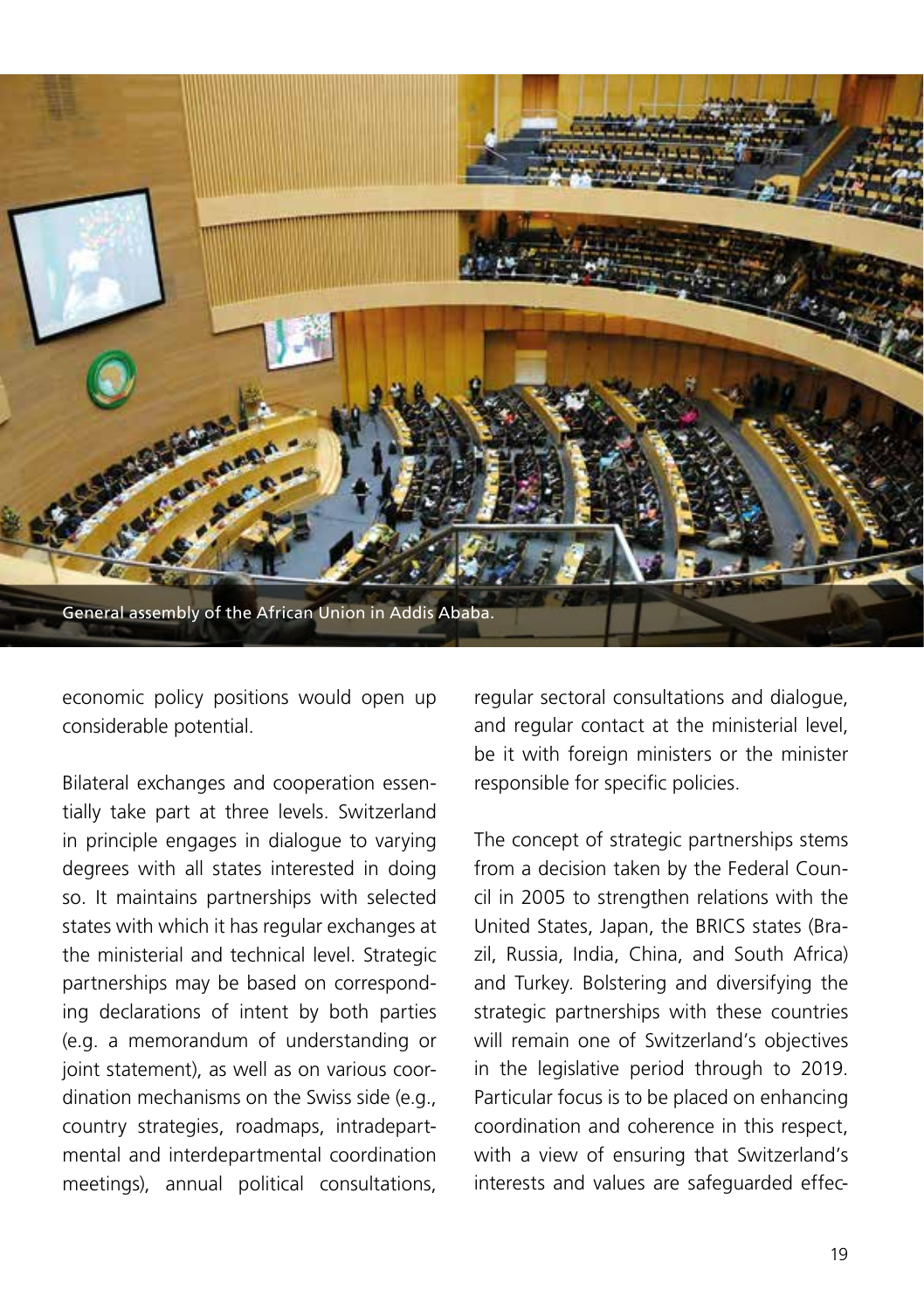tively. Themes and areas where Switzerland can make a difference or add value, while benefiting from the cooperation and making its influence felt are to be pursued further or defined.

Partnerships have been established with further G20 countries in recent years that have a quality essentially on a par with strategic partnerships (e.g., Mexico, South Korea, Indonesia and Australia). Consolidating these partnerships is a priority. By the middle of the current legislative period, it is to be examined whether strategic partnerships with other countries would be warranted – provided there is corresponding interest from the other side and the FDFA has the appropriate resources (also locally) to ensure follow-up and coordination.

Switzerland's regional presence and networks are to be consolidated in areas including South-Eastern and Eastern Europe, Central Asia, the Asia-Pacific region, the Americas, Africa, and the Middle East. Switzerland has different interests in these regions, be they political or relating to security policy, economic policy, environmental policy, or migration policy. Bilateral cooperation instruments will be used where appropriate and expedient.

Regional organisations are carrying increasing weight, politically and often also economically. It is therefore in Switzerland's interests to strengthen its presence in these organisations through cooperation, if this interest is reciprocated. Switzerland is already an accredited observer or active partner in the Pacific Alliance, the Organization of American States (OAS), the Organisation of Islamic Cooperation (OIC), the League of Arab States, the Economic Community of West African States (ECOWAS), the Intergovernmental Authority on Development (IGAD), and the African Union. It is seeking to be accorded the status of a sectoral dialogue partner of the Association of Southeast Asian Nations (ASEAN). Associations of smaller countries and microstates can also be interesting partners, for example in the Caribbean (CARICOM) or the Pacific region (PIF). The focus during the current legislative period will therefore be on systematising Switzerland's activities as an observer and partner in regional organisations.

A broad network of representations worldwide is essential when it comes to strengthening and intensifying relationships with partners and regions outside the EU and EFTA area. Having a local presence adds considerable value, for example, with regard to implementing foreign policy, fostering contacts and networks, coordination, visit preparations, support and follow-up, and in carrying out analysis and reporting. Switzerland's network of representations also performs considerable services for Swiss business and in particular SMEs.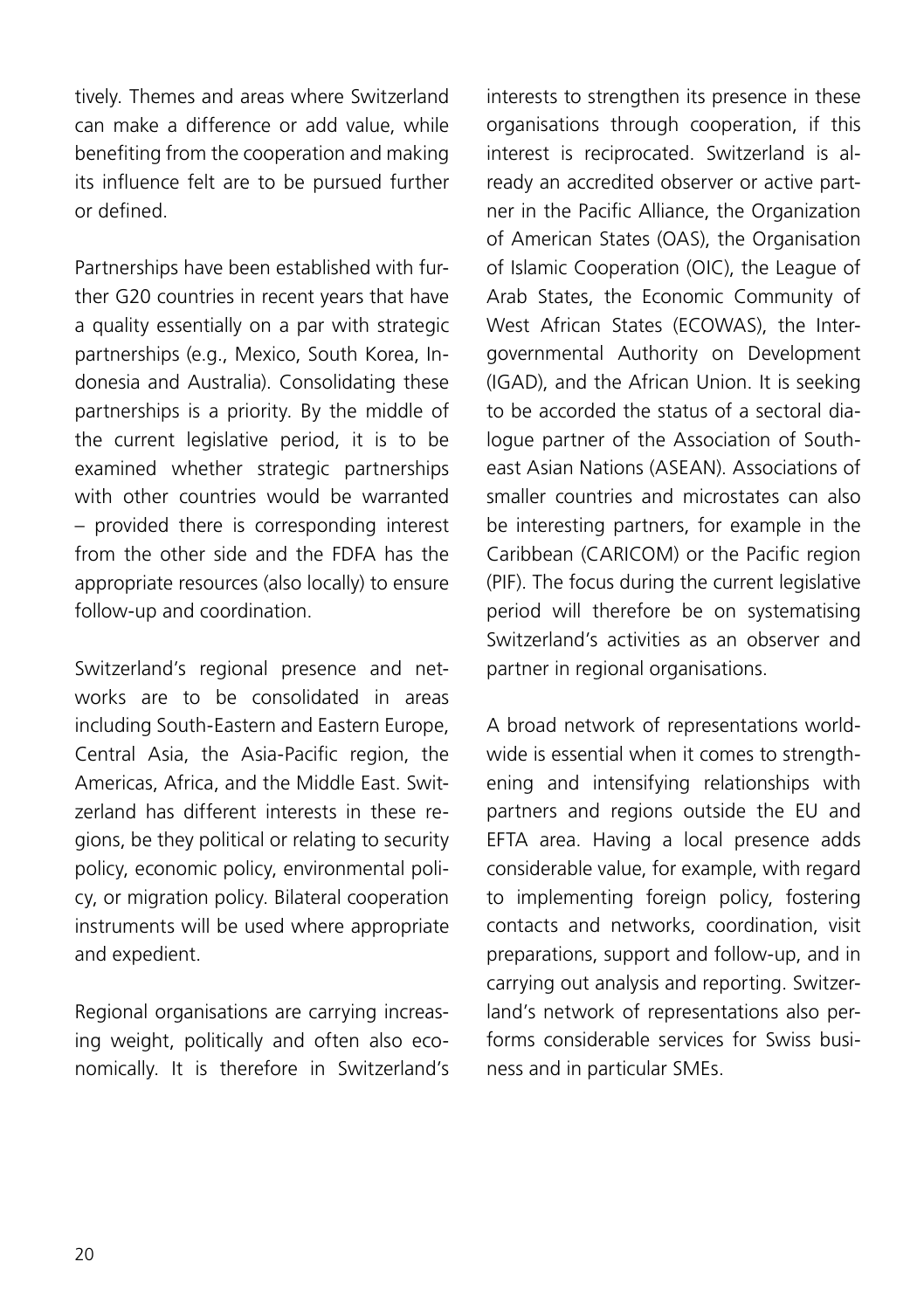### <span id="page-20-0"></span>Peace and security

CORE OBJECTIVE: Switzerland will build on its commitment to peace and security, lending significant impetus to a viable and just international order.

The commitment to peace and security has become increasingly significant in recent years. This is in part attributable to the crisis-related developments worldwide that also have negative repercussions for Switzerland. As a highly globalised country with an export-oriented economy, Switzerland depends for its security and prosperity on a stable environment and a viable and just international order. In times of crisis and uncertainty, it is particularly important – and in keeping with its interests and values – that Switzerland plays a role in shaping its environment through comprehensive and creative forms of engagement.

Switzerland has also been able to show on many occasions in recent years that it can make valuable contributions to promoting peace and security through its foreign policy, which is both independent and plays a co-determining role. In today's multipolar world, Switzerland does not belong to any of the power centres. It is a European country representing European values. However, it is autonomous in its commitment to peace and security. Switzerland can build bridges where others cannot, working together with

a wide range of partners and developing its own initiatives.

Over the past 15 years, Switzerland has also established an extensive set of innovative instruments for promoting peace and security tailor-made for tackling current challenges. With its network of representations committed to universality and its involvement in international cooperation stretching back decades in some cases, it has a good platform for making a meaningful contribution in many contexts. In so doing, Switzerland focuses its efforts primarily within areas where it can make a difference due to its experience, networks, expertise, and the instruments at its disposal. Geographically speaking, the priorities are the Middle East, Africa, and the OSCE area.

Switzerland's commitment to peace and security essentially comprises crisis and conflict resolution on one hand, and working to define common answers to global challenges on the other. Despite a heightened focus on crises at present, it is nonetheless important to pay appropriate attention to shaping globalisation with a view to the longer term.

The FDFA will further enhance its mediation capabilities in the field of crisis and conflict resolution. Mediation and facilitation form part of Switzerland's role in providing good offices, which is appreciated and much sought after worldwide and plays an effec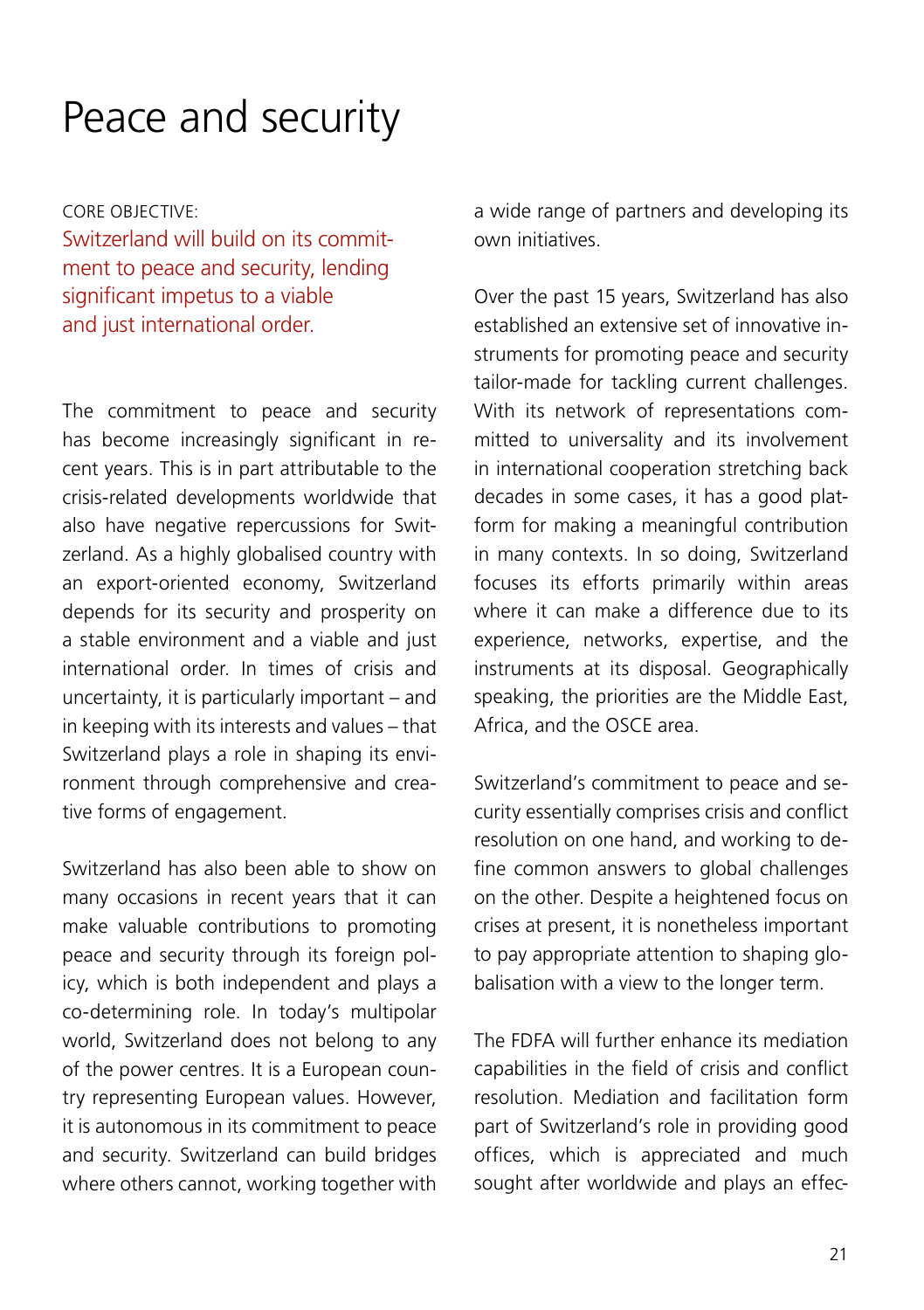tive role in de-escalating and resolving conflicts. More and more states are interested in using the good offices Switzerland provides in this field. Therefore, the FDFA wants to professionalise this mediation role, increase capacities, and expand training. Switzerland should increasingly lead more of its own mediation proceedings in future, and provide high-level Swiss mediators to the UN and OSCE, as is already the case, for instance, in the peace efforts in Syria and the Ukraine crisis. It also offers mediation services covering specific themes, such as water, for example. The FDFA wants to encourage young people into mediation with the help of specialist careers in the field, and to strengthen cooperation with partners, other states, and organisations.

Besides mediation and crisis diplomacy, the instruments for promoting peace and human security will continue to play a crucial role. There is particular focus here on strengthening institutions that ensure the rule of law, democratic transition, and processes establishing lasting peace without leading to fresh outbreaks of violence. Efforts will also be concentrated on dealing with the past, preventing atrocities, and protecting the civilian population from violence. Switzerland is also playing its part in ongoing work to enhance the instruments available to UN peace missions, supporting these with civilian and military personnel. Providing better protection for women in conflict situations is an important issue for Switzerland, as is ensuring that they are better integrated in peace processes, in accordance with UN Resolution 1325. Switzerland will also continue to make itself

available to act as a protecting power for states that have broken off diplomatic ties.

Promoting human rights is one of the cornerstones of Swiss foreign policy. Lasting security depends on human rights being respected. Switzerland is committed to ensuring that human rights are respected, promoted, and effectively implemented across the world. By seeking dialogue with all parties and ensuring that the focus is on factors that unite rather than divide, Switzerland can channel its efforts towards building bridges. In so doing, it remains true to its values and interests. This approach allows Switzerland to play a leading role in its human rights efforts – for example, with regard to engaging civil society, the private sector, and other non-state actors in the issue of human rights.

Within a multilateral framework, Switzerland works in general to promote strong human rights institutions at the global, regional, and national levels while focusing in particular on bolstering the resources of the UN's human rights pillar. Monitoring current implementation of human rights is a further priority. Using a range of bilateral and multilateral instruments and concrete projects, Switzerland works in areas where it can make a specific, credible, and substantial contribution (e.g., efforts with regard to abolishing the death penalty, protecting human rights defenders, the private sector, and human rights).

Switzerland attaches great importance to the protection and rights of migrants in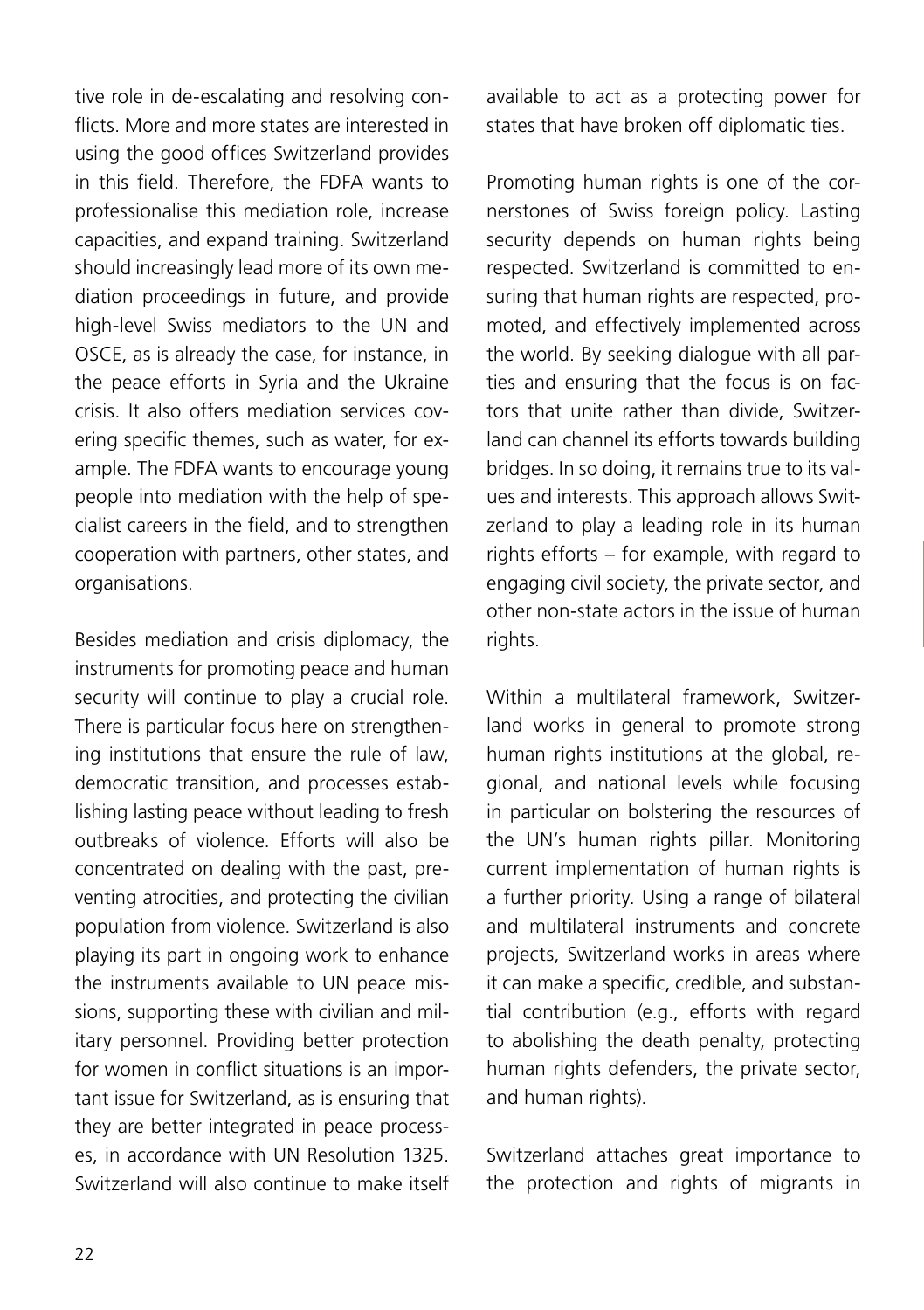

their regions of origin, providing support to countries of first refuge (such as Syria's neighbouring states), states on the Horn of Africa, and states in Eastern Europe in strengthening their protection and reception capacities. The aim is to reduce the pressure to make an onward journey to Europe by ensuring an efficient asylum system and better living conditions for migrants (protection, care, economic integration). In addition to bilateral and multilateral measures in the area of migration foreign policy, Switzerland also contributes via its humanitarian commitment to alleviating suffering on the ground, combating the causes of displacement through peacebuilding and development efforts, and working to ensure better management of migration towards Europe

in the interests of cooperative migration governance in Europe. Under the Nansen Initiative, Switzerland is also working to ensure the protection of people forced to flee their homelands by natural disasters.

The fight against international terrorism is a key aspect of the commitment to peace and security. The Federal Council approved Switzerland's counterterrorism strategy in 2015. Under this strategy, the fight against terrorism is to take place within the framework of the Constitution and in accordance with international law, with particular focus on fundamental and human rights. Switzerland wants to be seen in this regard as a reliable and prudent player committed to international law, and its foreign policy is linked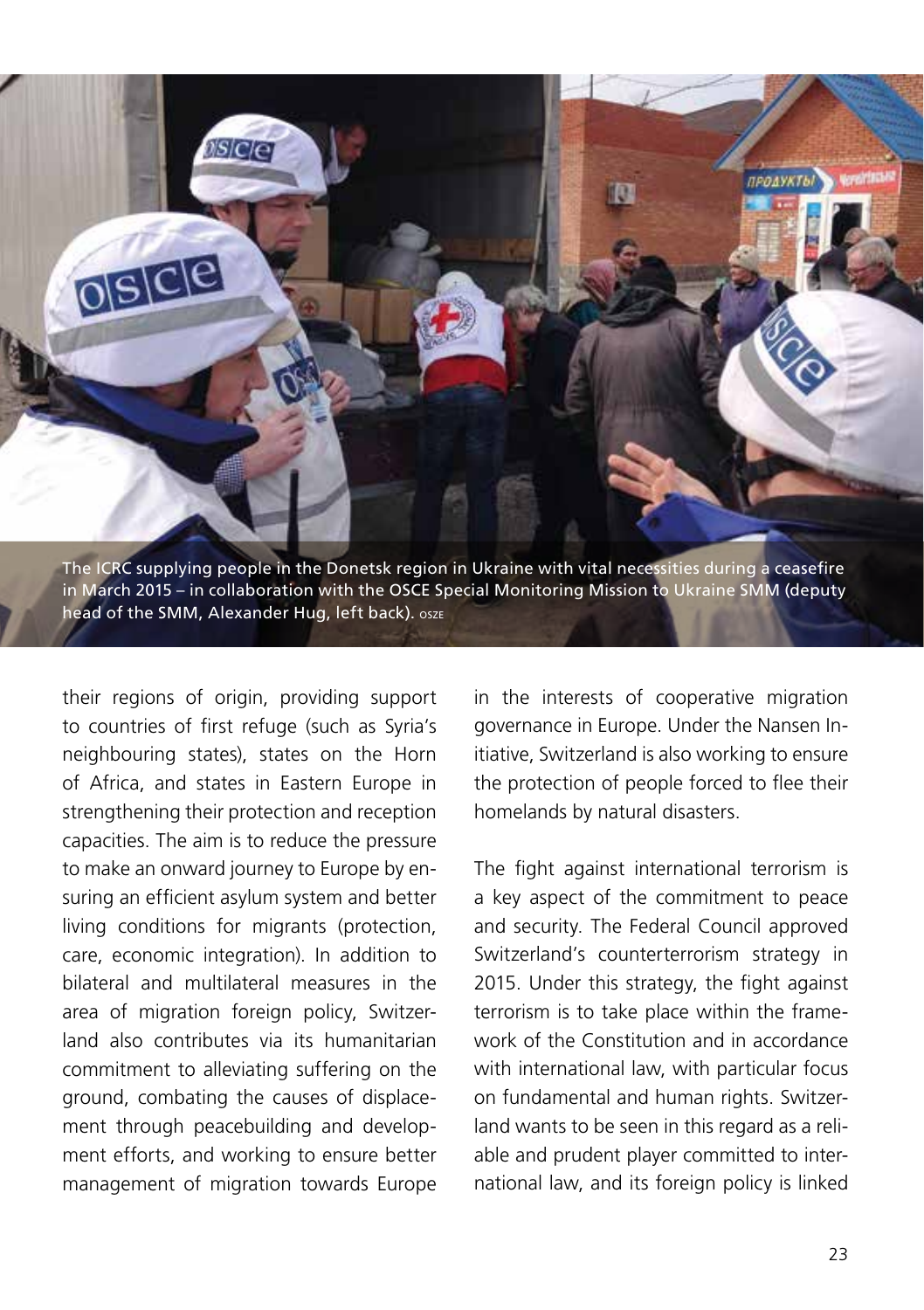with all four of the strategic areas of action (prevention, law enforcement, protection, and crisis management).

In the field of counterterrorism, one of Switzerland's foreign policy priorities is its efforts against violent extremism, the aim here being to prevent radicalisation and recruitment of young people and to strengthen the resilience of potentially vulnerable groups over the long term, particularly in fragile contexts. Switzerland wants to contribute to shaping the corresponding policies as well as establishing and developing best practices. It wants to promote International Geneva as the hub for combating the causes of terrorism and to launch corresponding projects such as the Geneva-based Global Community Engagement and Resilience Fund (GCERF). A foreign policy action plan drawn up by the FDFA provides specific detail on Switzerland's commitment to preventing violent extremism.

When it comes to defining common answers to global challenges, Switzerland attaches great importance to the ability of international organisations to take action. Shaping globalisation requires functioning multilateralism. The UN has a key role in Switzerland's commitment to peace and security. Switzerland contributes to important discussions on reform and review processes at the UN, and will place emphasis in the coming years on conflict prevention and peacebuilding. It also supports measures to improve cooperation between the Human Rights Council and the Security Council as well as other UN political bodies. Switzerland has submitted its candidature for a seat on the UN Security Council for the 2023–24 term, and also wants to contribute to peace and security via this forum with its expertise as a bridge-builder.

At the regional level, the OSCE plays a central role. Switzerland developed several initiatives here during its Chairmanship in 2014 and membership of the Troika from 2013 to 2015. It will pursue these further. It will continue its commitment to finding a solution to the Ukraine crisis and other conflicts, such as that in the South Caucasus. And will strive to expand the OSCE's capabilities with regard to peace operations. It also proposes to strengthen the OSCE's role in promoting economic exchange (connectivity). Moreover, Switzerland is committed to a fundamental political dialogue between OSCE states on future European security. Two reports launched on Switzerland's initiative and published by the Panel of Eminent Persons on European Security as a Common Project provide a basis for this. A further issue centres on improving implementation of human dimension commitments. Besides the OSCE, Switzerland engages in promoting cooperative security in other formats such as NATO's Partnership for Peace, as well as in other regions.

Strengthening International Geneva as an important centre for peace and security and a venue for peace negotiations also remains a priority. Compared with other locations, Geneva has a unique concentration of actors, organisations, and skills. This enables Switzerland to make an active contribution to addressing challenges that need a coordi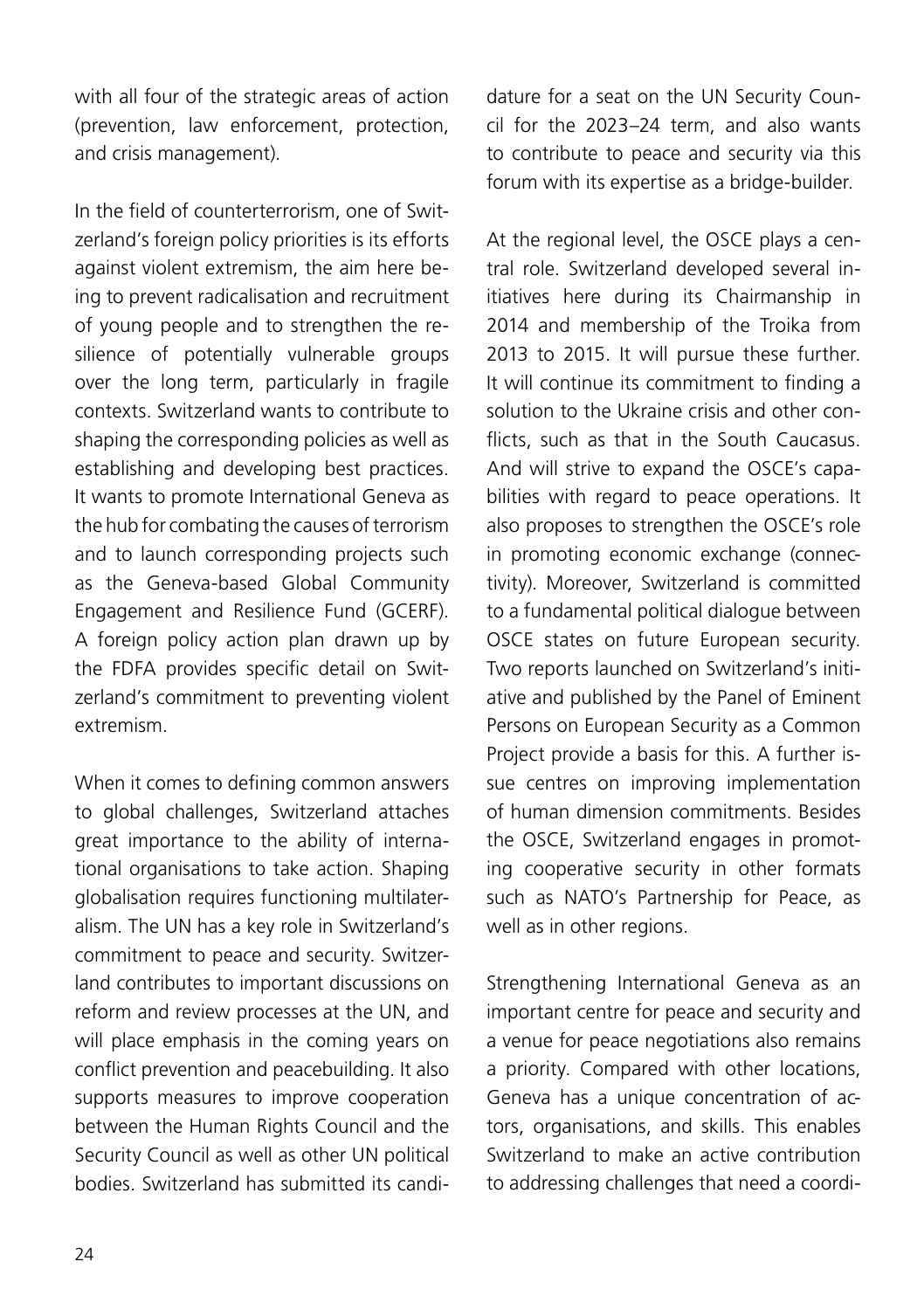nated response. Switzerland will focus here on fostering a networked approach, harnessing the knowledge base centred in Geneva to deal with the increasingly complex processes of global governance.

The thematic priorities in shaping globalisation in respect to peace and security include fighting terrorism through the rule of law and human rights; a peaceful, secure, and open cyberspace. It should be based on clear rules and mutual trust. These extend to arms control, disarmament, and preventing the proliferation of conventional weapons, weapons of mass destruction, and their means of delivery.

Switzerland is committed to international law. An order based on rules and norms is essential for international stability. In particular, Switzerland advocates better compliance with international humanitarian law, promoting a corresponding dialogue, cooperation between states, and supporting specific projects aimed at improving implementation in this field. Switzerland wants to continue its decisive action in returning illicitly acquired assets of politically exposed persons. It will also incorporate a heightened focus on anti-corruption in its commitment to peace and security. Experience has shown that corruption benefits organised crime (e.g., human trafficking) and is one of the major causes of fragility and insecurity.

Be it with regard to crisis and conflict resolution or shaping globalisation, Switzerland takes into account the interaction between peace and security on one hand and sustainable development on the other. This interaction is reflected in the 2030 Agenda, which lists "peaceful and inclusive societies" as one of its 17 Sustainable Development Goals.

It is also addressed in the Federal Council's Dispatch on International Cooperation 2017–20, which sets out a common strategy. In addition to development cooperation, cooperation with Eastern Europe, and humanitarian aid, human security is covered for the first time. As regards international cooperation, Switzerland's commitment to reducing poverty and exclusion in fragile and conflict-affected contexts is becoming increasingly important. Switzerland performs important work in preventing long-term causes of violent conflict through its international cooperation, both bilateral and multilateral. For example, it supports establishment of state institutions governed by the rule of law and promoting human rights.

Where peace and sustainable development overlap, one of Switzerland's foreign policy priorities is the issue of water. Acting on the basis of the FDFA lines of action in the field of water and security, Switzerland seeks to ensure that water does not contribute to conflicts arising and is used instead to promote cooperation. To this end, it launched a global high-level panel on water and peace at the end of 2015. It is to submit proposals within two years on creation of instruments and a governance structure to prevent water-related conflicts at global and regional levels.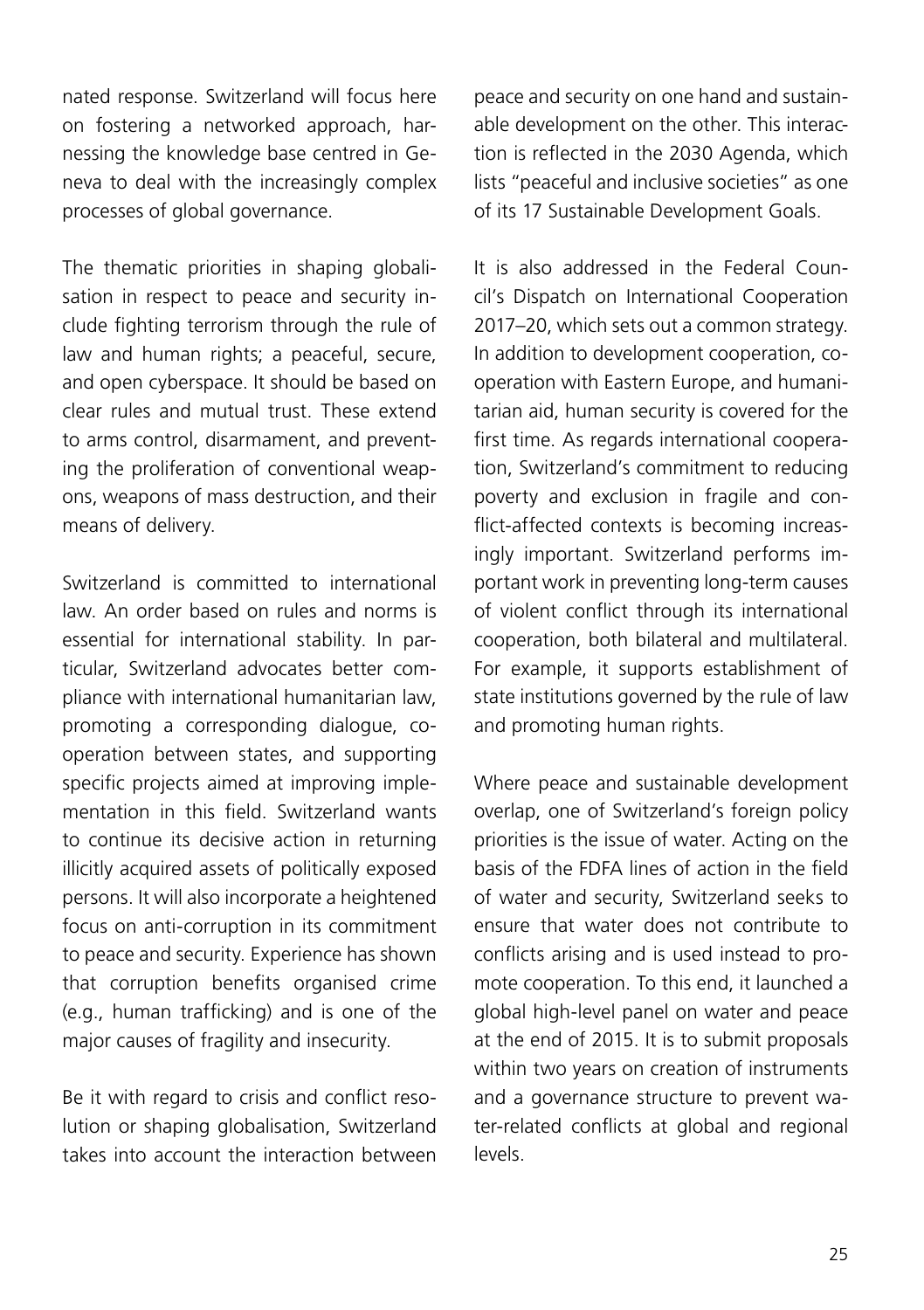Humanitarian aid also straddles peace and sustainable development, forming part of Switzerland's multi-faceted commitment to preventing crises and limiting the consequences and damage. It seeks to help victims of an armed conflict or natural disaster whose governments cannot handle the emergency situation without outside assistance. Humanitarian aid eases suffering, but it is no substitute for a political solution. Emergency relief focuses primarily on protecting and supporting those most

affected. Particularly in the case of protracted armed conflicts, it is essential to help people to help themselves. Therefore, Switzerland's emergency relief efforts also concentrate on strengthening the resilience of the local population. Other areas covered by humanitarian aid are disaster risk reduction, reconstruction, and rehabilitation. Particular attention is paid here to preventing and reducing disaster risks.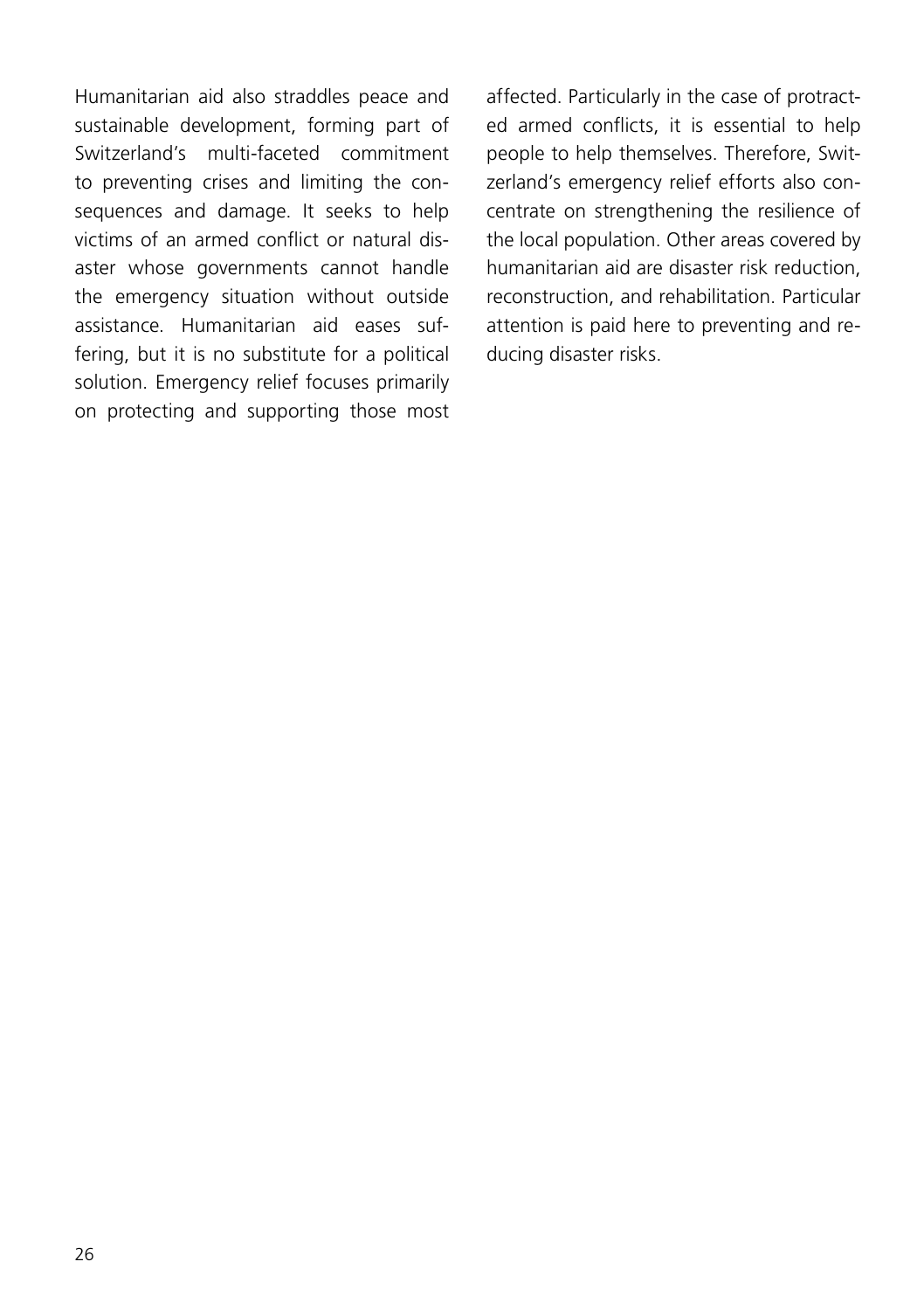## <span id="page-26-0"></span>Sustainable development and prosperity

#### CORE OBJECTIVE:

Switzerland aims to achieve a world without poverty where sustainable development is promoted, and will contribute to providing a global environment conducive to prosperity.

### **Sustainable development**

The world is in a transition phase, and the global challenges know no borders. More than ever before, these call for joint action. Poverty and inequality, often stemming from corruption, arbitrary rule, and conflicts, are still widespread, with minorities, women, and children the most affected. This results in high economic, social, environmental, and political costs, while contributing to the lack of prospects for young people. That said, eliminating at least extreme poverty is within reach for the first time.

In an increasingly multipolar and fragmented world fraught with geopolitical tension, global governance is taking on new significance. But the world has also become more complex. New actors are gaining influence, and this in turn is opening up opportunities for exchange and innovation. There is a demonstrably close connection worldwide between poverty, global risks, and conflicts: there can be no sustainable development without peace, and no peace can flourish without sustainable development.

The 2030 Agenda with its 17 Sustainable Development Goals was adopted in September 2015 under the auspices of the UN and signed by heads of state and government of 193 countries. Switzerland was a driving force behind the agenda. The 2030 Agenda contains a pledge that no one will be left behind. All countries will use their policies and resources to contribute to implementing the agenda, taking into account the economic, social, and environmental aspects. The aim is to mobilise other important actors, such as the private sector, in addition to state institutions.

Switzerland is committed to a world without poverty and in peace for sustainable development. It works towards reduction of global risks, poverty, and hardship, as well as for peacebuilding and respect for human rights. Switzerland acts here out of a sense of solidarity, taking on responsibility while also safeguarding its own interests.

Switzerland's international cooperation is guided by seven strategic objectives:

- 1) contribute to developing an international framework that responds to global challenges;
- 2) prevent and manage the consequences of crisis and disaster as well as fragility; promote conflict transformation;
- 3) support sustainable access to resources and services for all;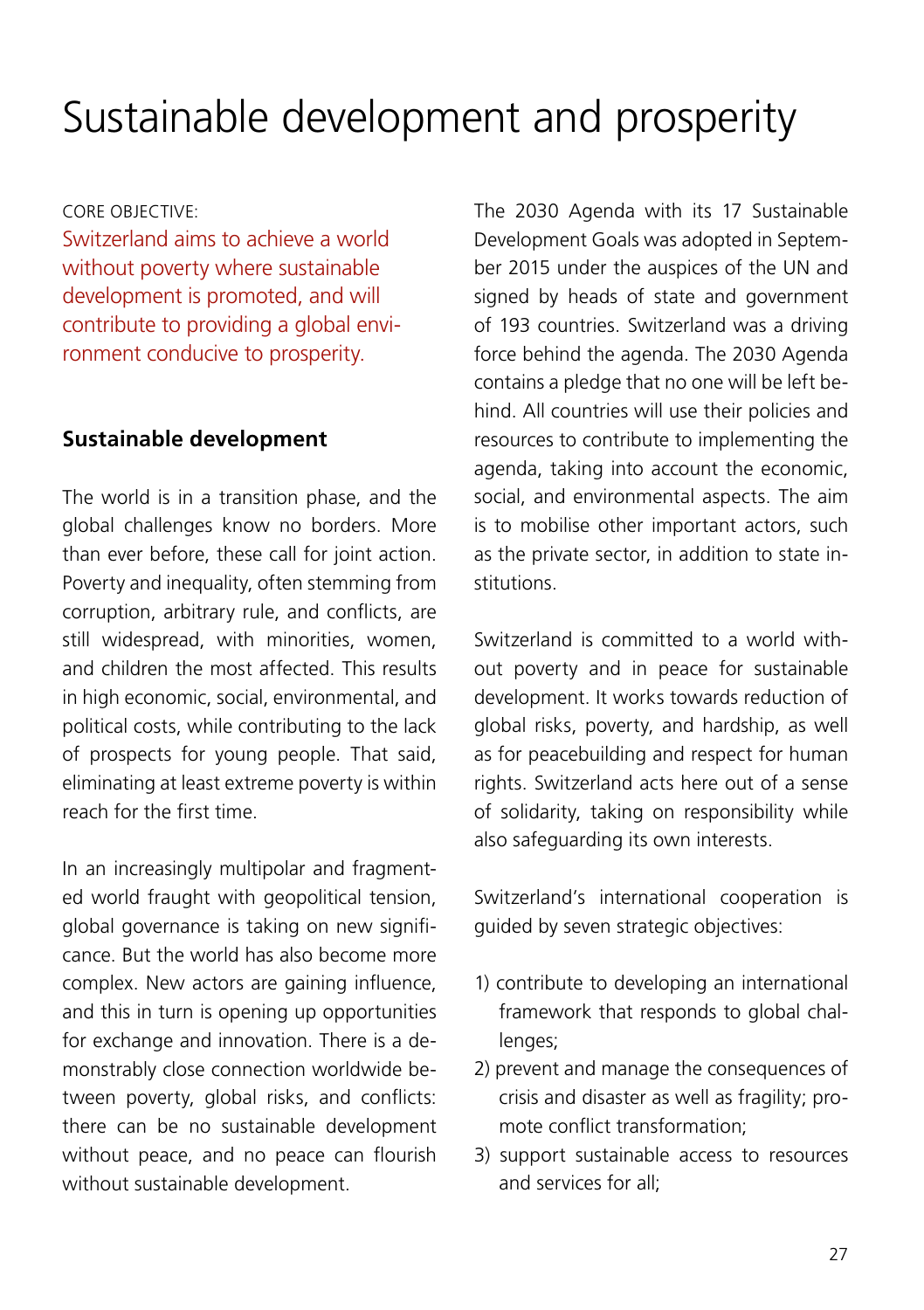

Syrian refugees breaking fast at a centre in the desert city of Kerak, Jordan, where mainly single mothers and orphans have found shelter. The celebration was organised by the UNHCR and regional partner organisations in June 2015. UNHCR/Christopher Herwig

- 4) promote sustainable economic growth;
- 5) strengthen the rule of law and democratic participation while supporting institutions that serve society and the economy;
- 6) ensure respect for human rights and fundamental liberties while supporting efforts to advance their cause; and
- 7) strengthen gender equality and the rights of women and girls.

Switzerland's international cooperation contributes to implementing the 2030 Agenda. At the multilateral level, Switzerland promotes greater coordination between multilateral organisations, particularly those in which it is a member. It advocates taking Sustainable Development Goals into account in setting international norms and monitoring progress made. At the level of partner countries, Switzerland's international cooperation provides support in drawing up strategies, programmes, and projects for sustainable development. This is based on the new objectives and also involves the most vulnerable people.

Switzerland uses its instruments effectively and efficiently while aiming to achieve a world without poverty that promotes sustainable development. These instruments include humanitarian aid, bilateral and multilateral development cooperation, as well as global programmes, economic and trade policy measures in the field of development cooperation, transition cooperation, and measures to promote peace and human security.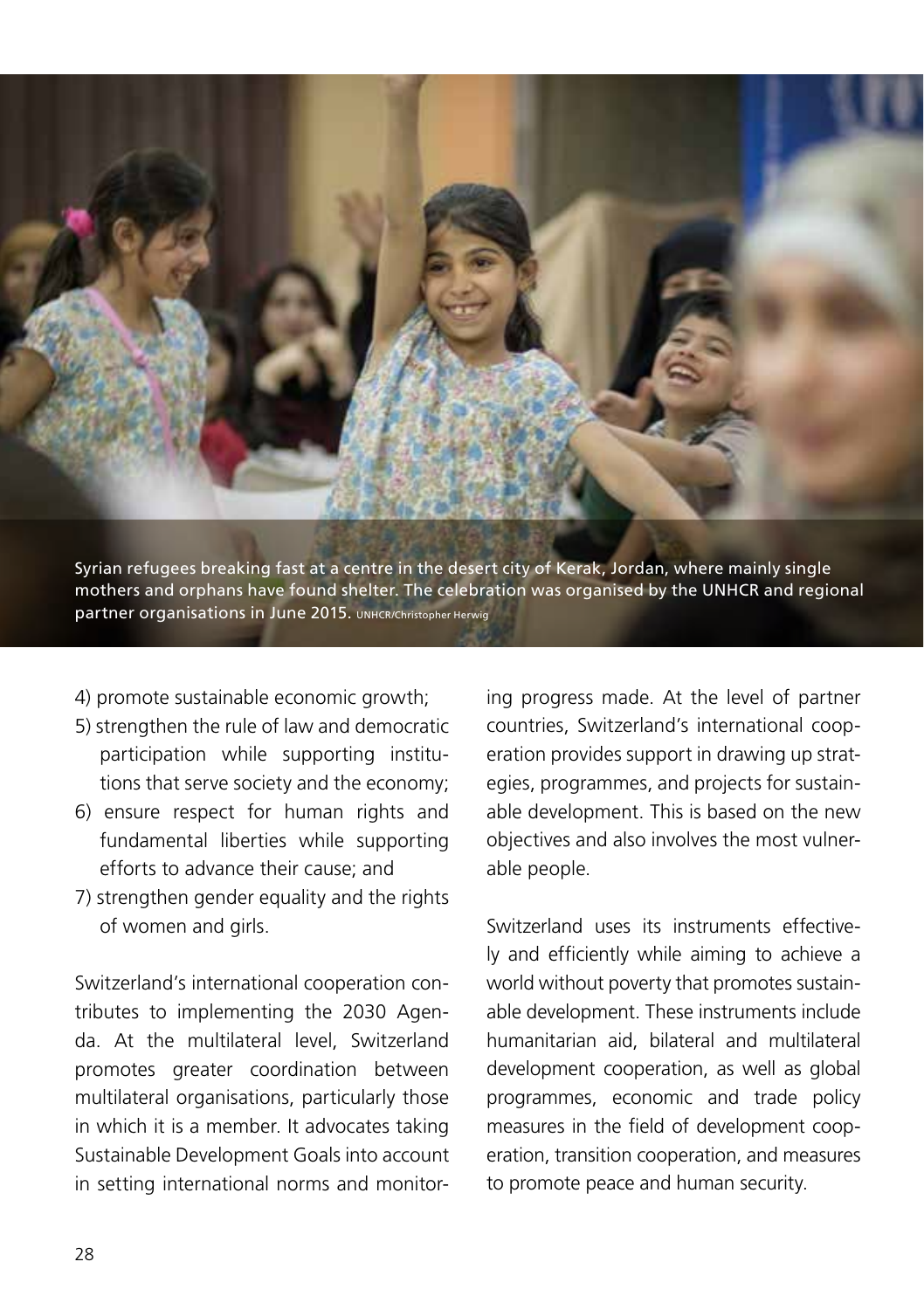In terms of geographic focus, Switzerland deploys its instruments where they are needed most. This means primarily sub-Saharan Africa, North Africa, and the Middle East, as well as fragile contexts in other parts of the world. Another important area is support for more advanced developing countries (i.e., those in the middle-income group), where the development needs of many poor and vulnerable people can also have an impact felt across entire regions. Through joint action – known as the whole-of-government approach – the actors involved in Switzerland's international cooperation achieve a greater impact than they would have acting on their own, particularly in fragile and conflict-affected environments. Switzerland also works together closely with other donor countries to coordinate its international cooperation activities and make them more effective.

The Sustainable Development Goals will form an integral part of Switzerland's international cooperation efforts in the future. The primary focus will be on those themes most relevant to achieving its strategic objectives. It asks where Switzerland can add value, such as basic education, vocational training, and community development. It works on global issues such as water, climate change, and the environment, food security, migration, health, and finance and trade. This calls for both joint efforts with regard to shaping globalisation and action in individual countries. The priorities will be the themes of peace, human rights, water, and security.

Partnerships are one instrument used to implement international cooperation objectives. Involving a variety of actors is a necessity, and key partners include organisations from developing countries and international NGOs, as well as multilateral organisations. Partnerships with the private sector must be strengthened, as should partnerships with research institutions focused on interdisciplinarity and knowledge exchange.

The experience Switzerland has amassed over many years presents a platform for mobilising new resources and expertise, as well as for developing new alliances as part of its international cooperation activities. Thus Switzerland will enhance its role in providing political impetus and as a catalyst in finding sources of financing, while bolstering its strategic partnerships. Through its international cooperation, Switzerland supports reforms and improves framework conditions, strengthens the private sector and civil society as agents of change, exerts influence on global politics, and is committed to a coherent policy on sustainable development.

### **Prosperity**

A strong, competitive, and innovative economy creates growth and fosters prosperity. The Swiss economy traditionally depends heavily on exports, and requires close international ties. Hence maintaining prosperity and expanding it are directly linked to the global economic environment and the corresponding rules and norms worldwide. Open markets are of existential importance for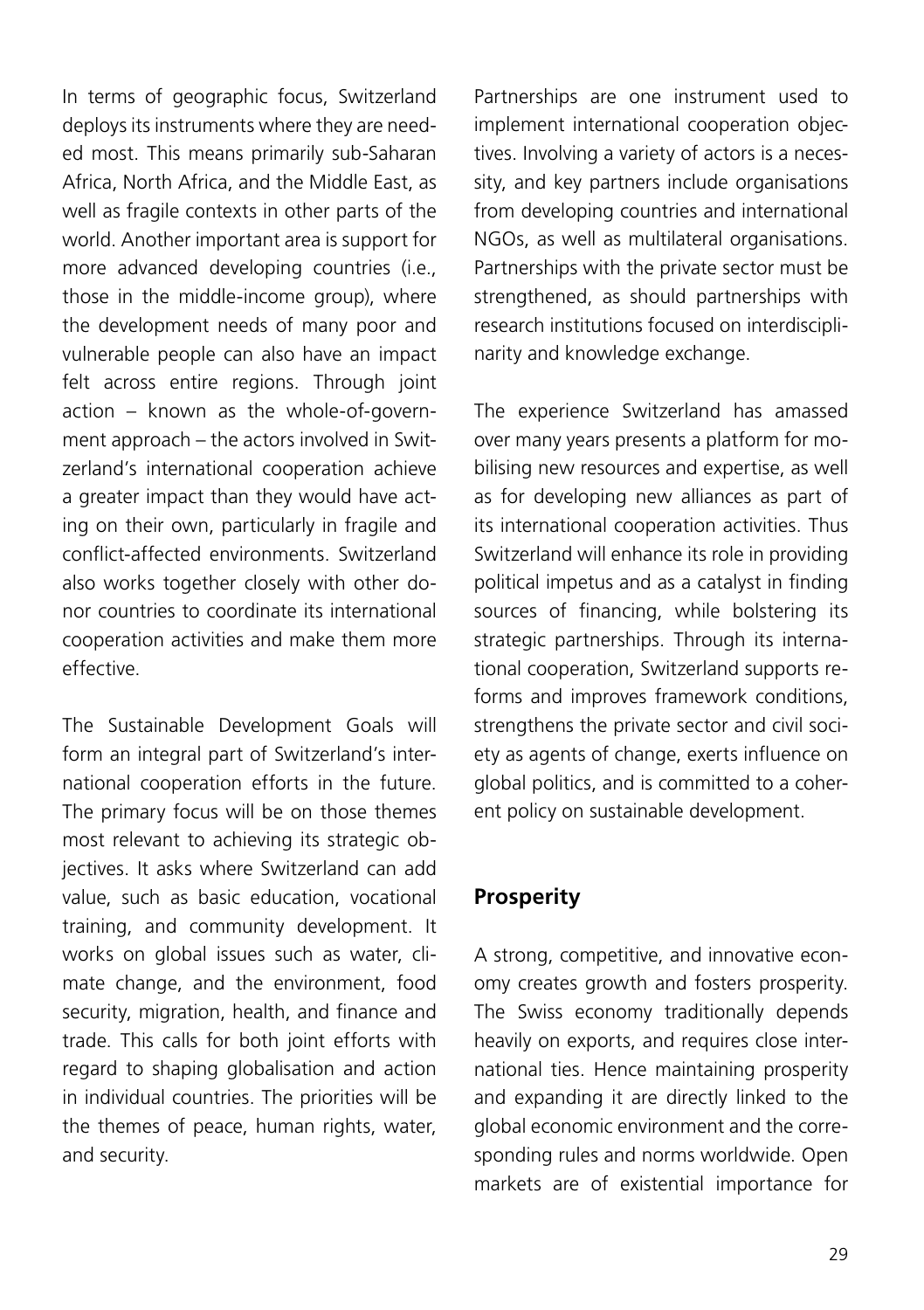Switzerland, as are free trade and transparent, predictable and fair systems of rules and norms for the global economy.

Switzerland can impose measures to mitigate the consequences of negative developments during recent years. For example, it is steadily expanding the number of bilateral free-trade agreements (bilateral or via EFTA). In the current legislative period, Switzerland will also have to address how it wants to position itself in a world of new normative systems such as the Trans-Pacific Partnership (TPP) and the Transatlantic Trade and Investment Partnership (TTIP), which are likely to have a lasting influence on the global economy.

A stable and internationally competitive financial centre also makes an important contribution to maintaining prosperity. Since the global crisis, financial markets in many countries have been subjected to stricter regulations. This has tended to raise barriers in providing cross-border services. However, market access is pivotal for Switzerland's export-oriented financial centre. Switzerland is meeting requirements for this by complying with international standards in banking regulation, client protection, and cooperation in tax matters. Against this backdrop, Switzerland maintains regular dialogue on financial and regulatory issues with the G20 states

and selected growth markets. It also seeks to secure improved market access for Swiss financial services providers with selected partner states in Europe and beyond.

For an open economy such as Switzerland's, prosperity is impossible in isolation. Today's goods and services markets are too interconnected. And so are the capital and labour markets. These close links bring with them a dynamic system of setting international rules and norms. The 'old' world of customs is increasingly being replaced by a 'new' world of common rules on environmental and climate issues. They also concern transport, energy, and health policies. This is also an important part of shaping globalisation. Hence for Switzerland, sustainably safeguarding prosperity means taking part in drafting these rules and norms internationally, promoting Swiss values and interests in doing so where possible and necessary in conjunction with like-minded countries and by forging corresponding alliances. Meanwhile, Switzerland must also be promoted and maintained as a centre for business, science, and research. Furthermore, Swiss foreign policy maintains close links with key trade and investment partners via joint economic committees and supports Swiss companies active abroad.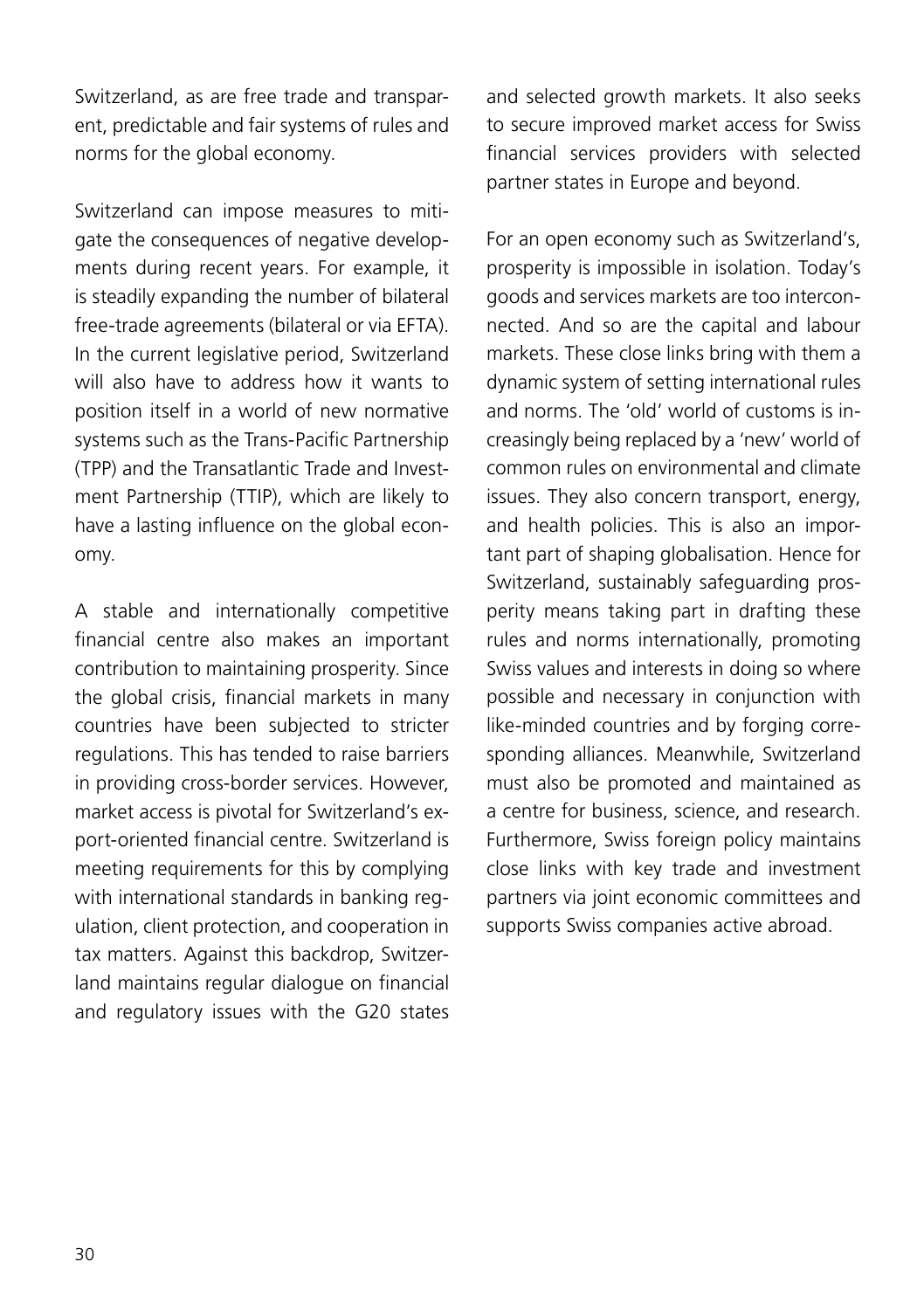# <span id="page-30-0"></span>Citizen-oriented services

Switzerland has close economic ties worldwide, and its citizens are also becoming ever more mobile. The number of Swiss citizens living abroad increases by around 2 per cent every year and totalled more than 750,000 in 2015. Meanwhile the Swiss rank among the world's most frequent travellers, undertaking some 10 million trips abroad every year. These trends are likely to continue.

With this rise in mobility, there is an increasing call for the FDFA's services and its representations abroad. Therefore, the FDFA continually adapts its range of consular public services in line with the changing environment and growing demand. Instability and volatility in many parts of the world have an influence on provision of services as do technological developments. In addition to comprehensively trained consular staff at the counter, the FDFA is also phasing in e-government solutions, which also contribute to the federal government's cost-saving efforts. The range of solutions is to be steadily expanded within the limits of what is legally feasible.

From mid-2016, a new register for Swiss citizens living abroad (eVERA) will make it possible for them to register online, make changes to their address, and order and pay for certain services online, such as confirmation of registration or of citizenship. The electronic platform 'itineris' offers Swiss citizens a web-based solution that allows

them to register their travel plans online and receive up-to-date information in crisis situations, as well as direct support where appropriate. The FDFA will continually review whether further services can be offered as web-based solutions or via an app.

The Swiss Abroad Act, which came into force on 1 November 2015, enables the federal government to pursue a coherent and holistic policy in respect of Swiss nationals abroad. Based on this, the FDFA will continue to develop the guichet unique ('single counter approach').

The representations abroad and the Consular Directorate (CD) work together closely, to provide the best possible services for Swiss citizens. The representations remain the main contact for the Swiss community abroad. The CD sees itself as a service centre, and it is the contact point for the entire federal administration and the cantonal authorities for all questions relating to the Swiss abroad. The FDFA runs a round-theclock helpline for citizens, which handled an average of more than 150 enquiries a day at the beginning of 2016. The helpline is also increasingly taking on emergency oncall duties for the representations, easing the burden on them and allowing them to concentrate on their core tasks. A total of 95 representations should benefit from this service by the end of 2016.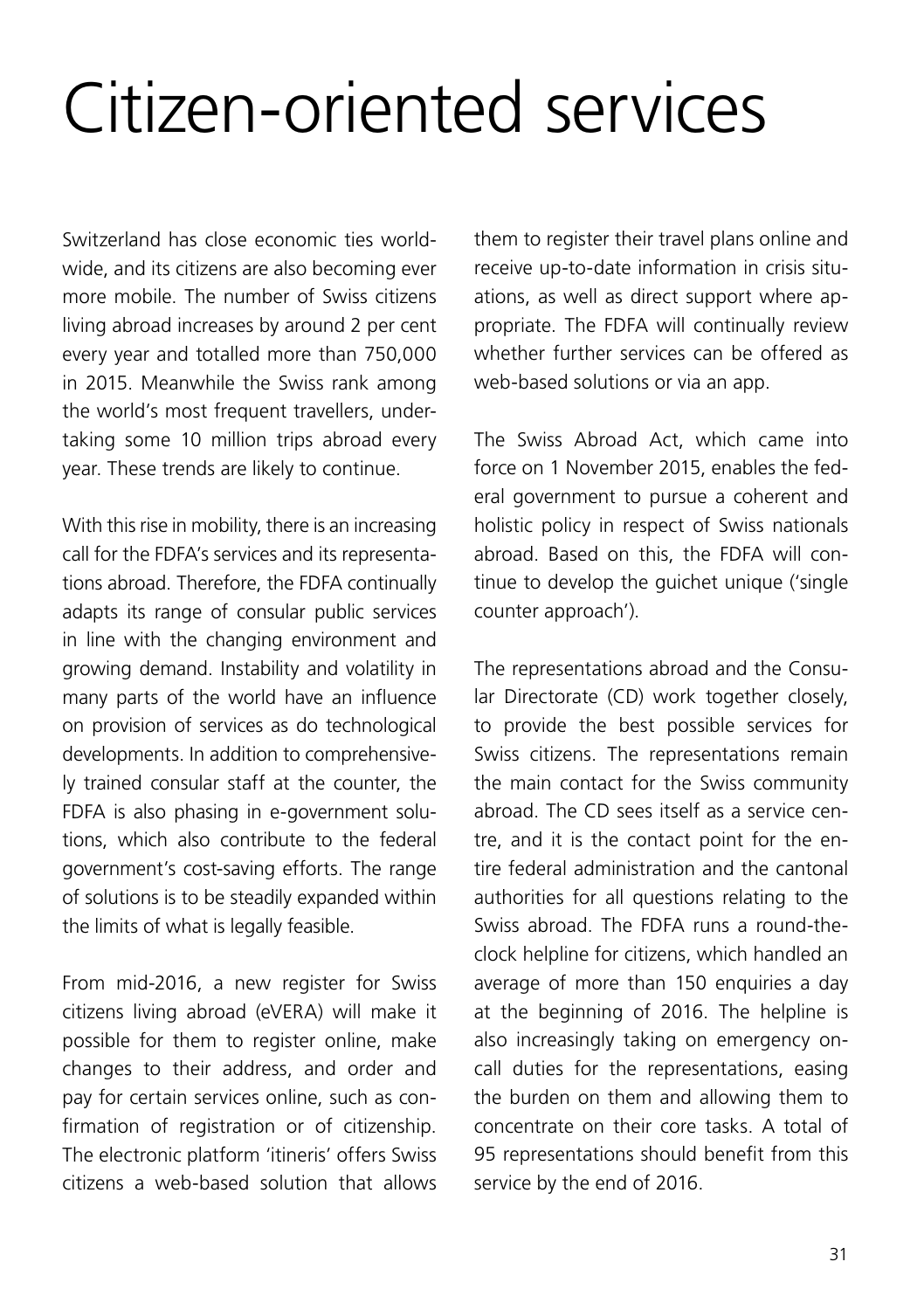As part of their public service role, the representations provide services offered in Switzerland by the residents' registry office. For example, every representation offering consular services is able to issue emergency passports if need be. If Swiss citizens find themselves in difficulties abroad, they receive assistance under the consular protection services. The representations foster contacts with the Swiss community abroad and promote exchanges, in particular between Switzerland and young Swiss citizens abroad.

Given the volatile developments in the security situation in various regions of the world, crisis prevention, preparedness, and crisis management for Swiss citizens are becoming increasingly important. In its area of activity, the FDFA's Crisis Management Centre (KMZ) coordinates all resources deployed by the federal government to protect Swiss nationals abroad. The KMZ also informs the general public about what the FDFA can and cannot do in terms of providing support in cases of need.

The KMZ tracks the security situation worldwide and publishes information on changing risks in travel advice notices. Citizens travelling or living abroad are contacted by SMS or email in the event of a changing situation. The FDFA will systematise and standardise security-risk management further with introduction of the new Security Management Plan, which assesses security risks for Swiss representations and Swiss nationals abroad while identifying specific protection measures. It also establishes a single location for all FDFA units active in the fields of security and crisis management (KMZ, Humanitarian Aid, CD), which creates additional synergies.

The federal administration's continuing standardisation of processes and instruments at all crisis management levels abroad is to be promoted between the agencies involved. Great importance is also attached to training FDFA staff in areas such as security and crisis management and operation of the Crisis Intervention Pool. The aim is to further strengthen the skills and performance of the FDFA units responsible for crisis management and security issues while fostering close cooperation with other federal agencies (in particular the FIS and fedpol) and crisis centres of neighbouring states and other countries.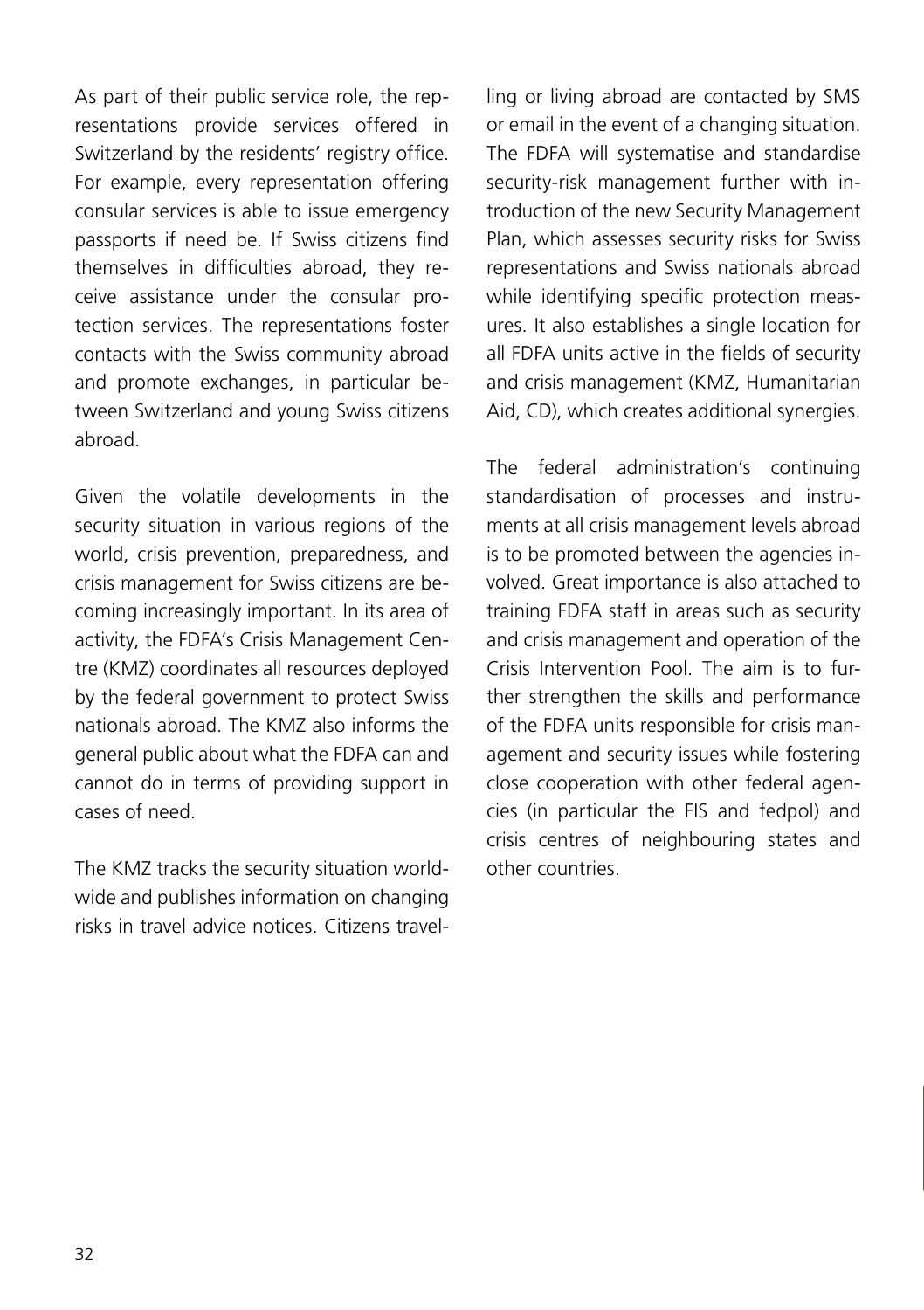# <span id="page-32-0"></span>Communication abroad

Today's information and communication society calls for appropriate means of presenting and explaining foreign policy. How a country is perceived abroad, if at all, can no longer be left to chance. This is also the case for Switzerland, which is keenly observed worldwide – for example, as a country with a political system shaped by direct democracy, as an important business and financial centre, and as a successful location for education, research, and innovation.

Ensuring that Switzerland has a positive image abroad, highlighting its various facets, is not merely an end in itself. It is an important instrument in international competition for influence and a country's ability to attract investment and skills. It has an impact on factors such as room for manoeuvre in foreign policy, investment, economic and scientific exchange, and tourism. Communication abroad promotes interest in Switzerland worldwide and can influence decisions in Switzerland's favour.



Main breakthrough in Sedrun for the Gotthard base tunnel on 15 October 2010. The tunnel opens on 1 June 2016. Trains begin running through the world's longest rail tunnel at the end of 2016. AlpTransit Gotthard AG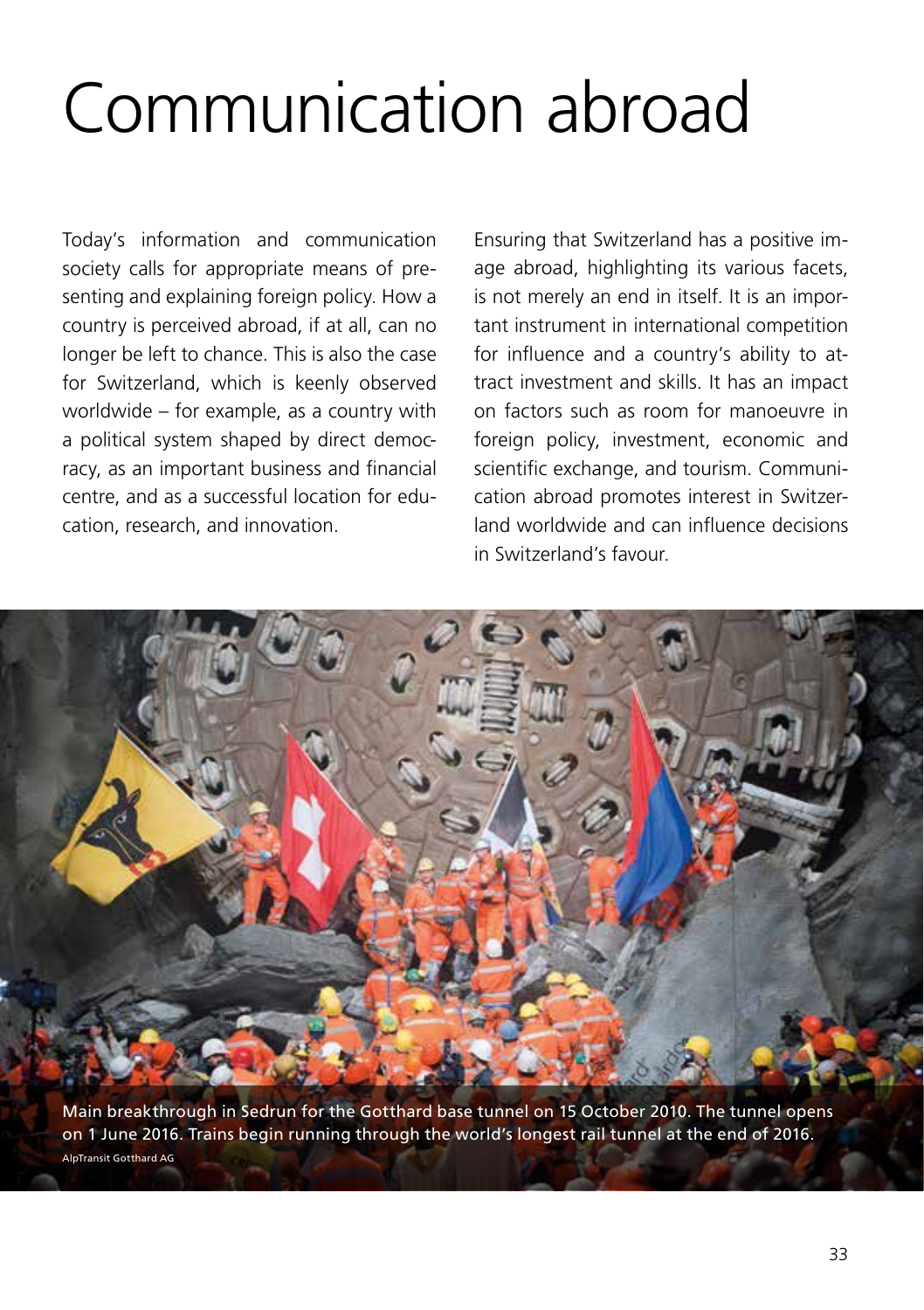The communication measures abroad are to be continued with a view to the positive perception of Switzerland internationally. The focus will be on the country's strengths and themes with positive connotations, such as science, innovation, sustainability, and contributions to security and peace. Public relations instruments will also be used to support the safeguarding of Swiss interests in sensitive areas, such as financial and tax issues or with regard to Switzerland's position in Europe.

Several events with global impact will be held in the coming years, and these should be used as platforms for Switzerland's communication abroad: opening of the Gotthard Base Tunnel, the 2016 European Football Championship in France, the 2016 Summer Olympic Games in Rio de Janeiro, the World Expos in Astana, Kazakhstan (in 2017) and Dubai (in 2020) (subject to Swiss participation being approved by the Federal Council and Parliament) and the 2018 Winter Olympic Games in Pyeongchang, South Korea. These major events generate publicity and media coverage, and attract a great deal of international attention. They therefore offer a good opportunity for presenting Switzerland and its strengths to a broad audience. Switzerland's network of representations also carries out specific communications activities locally in other regions, conveying the core messages.

The federal government uses a broad array of traditional and new information and communications channels (especially social media) to communicate information abroad on its positions and messages in a manner specifically tailored to the audience in question. In implementing its communications measures, it takes advantage of the synergies that exist between the departments and offices involved, working together with other partners from the public and private sectors if required.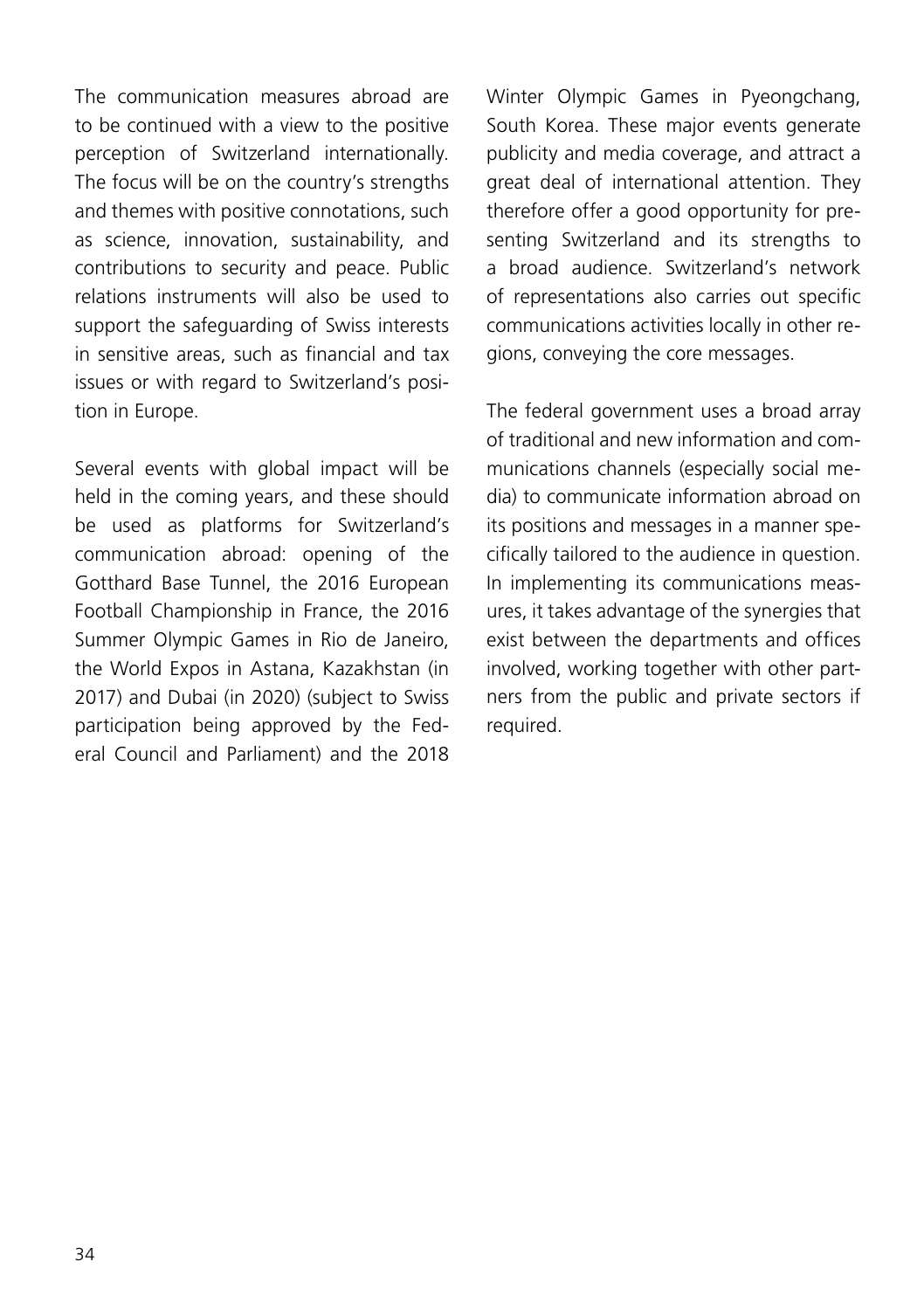# <span id="page-34-0"></span>Resources, representations, and staff

Implementing foreign policy calls for corresponding financial, structural, and human resources. The network of representations is an essential instrument in implementing Swiss foreign policy. It works by applying the principles of universality, coherence, and effectiveness. Having a local presence adds considerable value and serves to safeguard Switzerland's interests. FDFA continually evaluates the relevance of its network of representations and the way in which it works to allow for necessary adjustments and to address the changing needs of Swiss foreign policy.

The network should be used efficiently, implementing the agreed objectives, responding to citizens needs and creating ongoing and sustainable added value. The FDFA gives the representations the technical, administrative, and human resources frameworks, with the Federal Office for Buildings and Logistics responsible for real estate providing the physical infrastructure in close cooperation with the FDFA. This enables the representations to implement Swiss foreign policy as a whole with the utmost efficiency and effectiveness. Having to make quick adjustments in the network and the individual representations owing to the rapidly

changing environment and the cutbacks in resources, remains a persistent challenge.

In places where there is currently an embassy and a cooperation office of the Swiss Agency for Development and Cooperation (SDC), these will be integrated in a single Swiss representation with a view to further enhance the effectiveness, visibility, and coherence of Switzerland's commitment abroad and to exploit synergies. All of Switzerland's other activities, actors, and staff deployed by the federal administration in a given country are also to be brought together under one roof where the opportunity arises or there are synergies that can be used.

Implementation of the basic principle of 'one Switzerland = one foreign policy = one local representation' will serve to enhance the effectiveness and coherence of Switzerland's foreign policy. It will allow for better coordination while also fostering strategic dialogue, between the various federal agencies and actors financed by the federal administration whose efforts are relevant to Swiss foreign policy. Furthermore, it will ensure even greater expediency in aligning the various foreign policy instruments.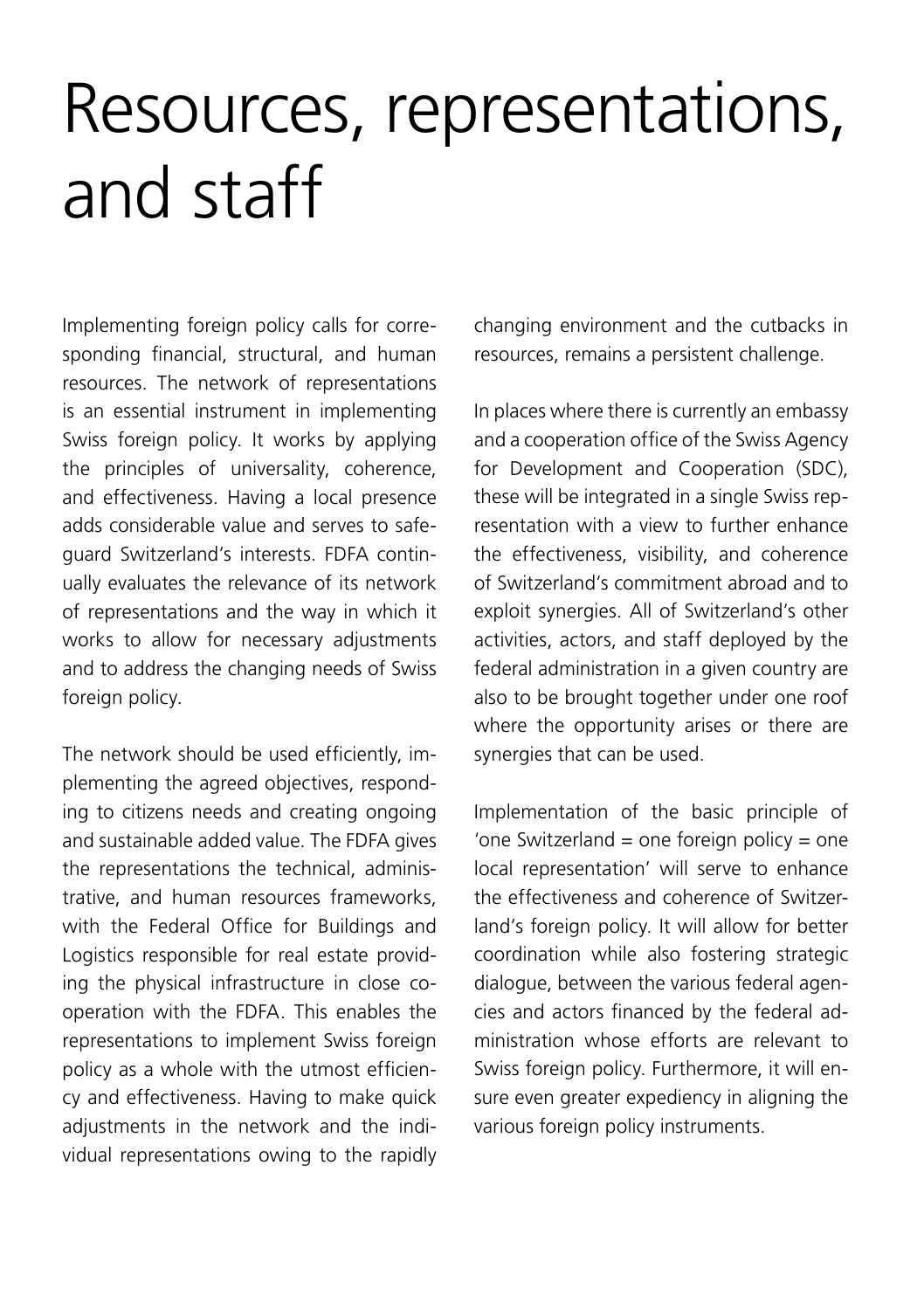The FDFA is working together with selected partner countries to make it possible to expand its network of representations in specific instances where needed. This will enhance delivery of objectives set out in this strategy. Where the situation permits and there are no political factors preventing such a move, Switzerland can house the representation of another country in the premises of one of its own representations, or move into the premises used by a partner state. Sharing properties in this way also serves to strengthen the corresponding bilateral relations.

To enhance Switzerland's role as a centre for business and science, and as well as Swiss tourism and the country's role as the host state of international organisations, it is important that visas can be issued as conveniently as possible anywhere in the world, taking due account of security aspects. The FDFA addresses this with its own representations in key tourist markets where a visa is required. It also works together closely with various other Schengen states to ensure that visas can also be issued in places where Switzerland lacks a representation.

The FDFA engages in extended cooperation with certain partner countries, also covering consular protection in some instances. In addition to this, Switzerland works with private service providers in regard to visas to increase its global presence. The FDFA's scope for conducting security checks when issuing visas is to be steadily improved, thereby contributing to Switzerland's internal security. Since the end of 2015, all representations

of Schengen countries collect biometric data (fingerprints) from visa applicants. This applies to both Swiss representations and those of other partner countries Switzerland works with in issuing visas in certain locations. Introduction of biometric data in issuing visas increases the scope for checks and evaluation, and greater use is to be made of this in the coming years.

The FDFA reviews the network of representations on an ongoing basis, making the most of any synergies and possibilities for optimisation. This said, even if efficient use is made of these opportunities and synergies, it will be necessary under certain circumstances to refrain from some tasks if further savings objectives are to be met.

In addition to adequate financial resources to maintain a universal network of representations, competent and experienced staff is essential. Over the coming four years, the FDFA wants to remain able to recruit talented individuals and provide further education and training for its staff. Despite the pressure on time and resources, there should be more room created for reflection. Strategic and communications skills should also be enhanced. The FDFA wants to be an attractive employer for a staff that is also being deployed increasingly in fragile contexts but is still expected to deliver outstanding performance in terms of both quality and quantity – even in an unstable, volatile world beset by conflicts.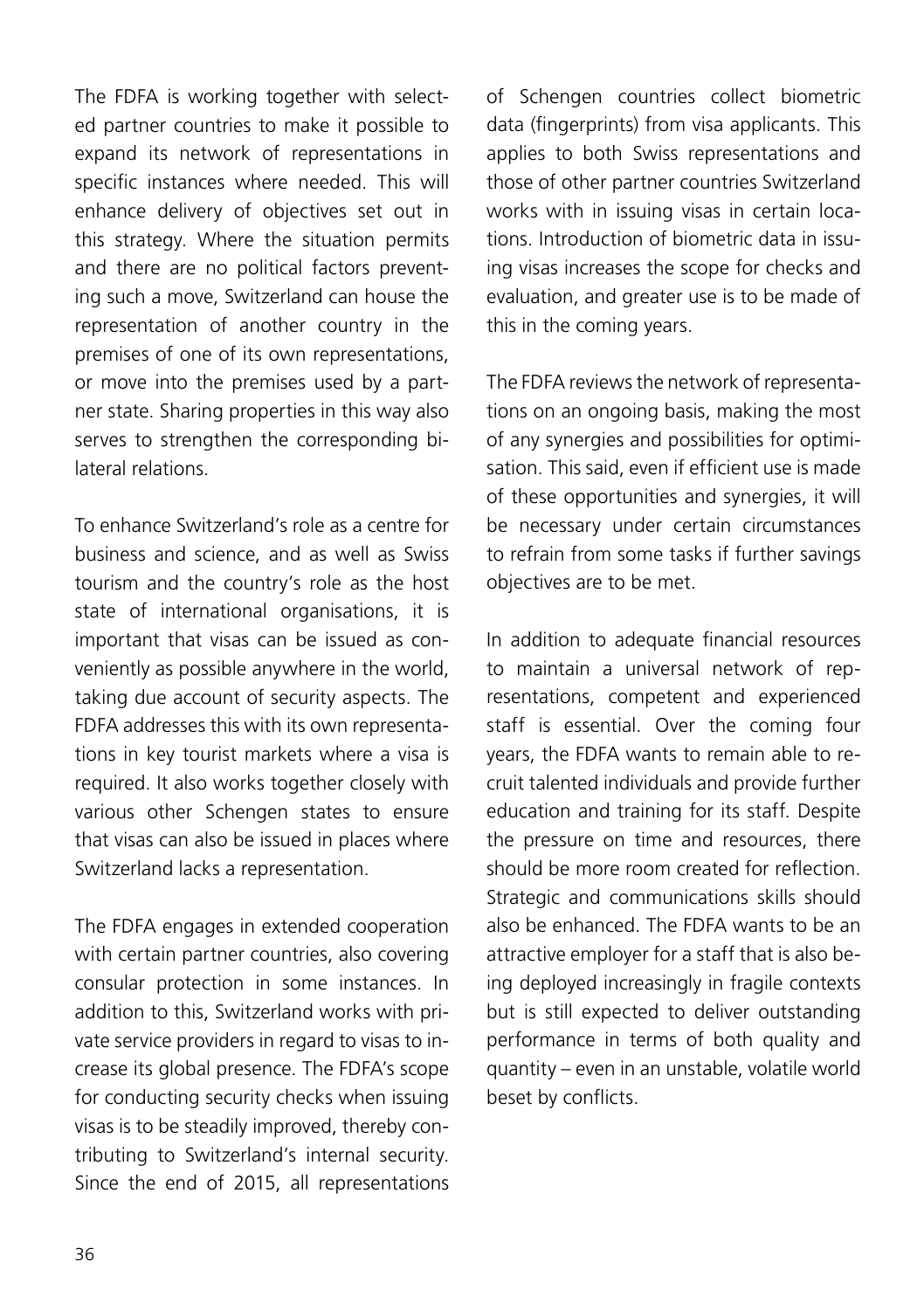# <span id="page-36-0"></span>Conclusion

Regularly assessing the current strategic situation offers an important basis for ensuring that Switzerland's interests are effectively safeguarded and its values promoted. The Federal Council's foreign policy strategy set out here defines the priorities for the legislative period through 2019. It will support the Federal Council in its efforts to strengthen the coherence and credibility of Switzerland's foreign policy and further cement the support it enjoys in domestic politics. The constitution provides for Parliament, the cantons, and the Swiss population to cooperate in shaping the federal government's foreign policy, a citizen-oriented approach that has always required a high degree of coordination. Against the backdrop of globalisation and the increasing complexity of foreign policy challenges, this need for coordination is growing. And so is the need for a common strategic basis.

Swiss foreign policy will centre on the following four priorities in the coming years:

### Relations with the European Union and the EU and EFTA member states

Based on consolidating and renewing the bilateral approach, Switzerland aims to ensure a regulated relationship with the EU based on partnership and scope for development. It also seeks to promote close ties with the EU and EFTA member states, taking particular account of its neighbouring countries.

#### Relations with global partners

Switzerland will bolster its network of relationships with global partners with a view to safeguarding its interests and resolving specific problems. In doing this, it will address ongoing shifts in power.

#### Peace and security

Switzerland will build on its commitment to peace and security, lending significant impetus to a viable and just international order. It will play its part in crisis and conflict resolution, contributing to defining common answers to global challenges, and strengthening International Geneva.

### Sustainable development and prosperity

Switzerland aims to achieve a world without poverty where sustainable development is promoted. It will contribute to providing a global environment conducive to prosperity. The Sustainable Development Goals for 2030 will become an integral part of Switzerland's foreign policy.

In implementing these foreign policy priorities, Switzerland will operate in a difficult context. The world has seen a rise in instability. The international environment is beset with increased uncertainty, and Switzerland finds itself confronted with a large number of crises and problems. Norms and established orders are increasingly being called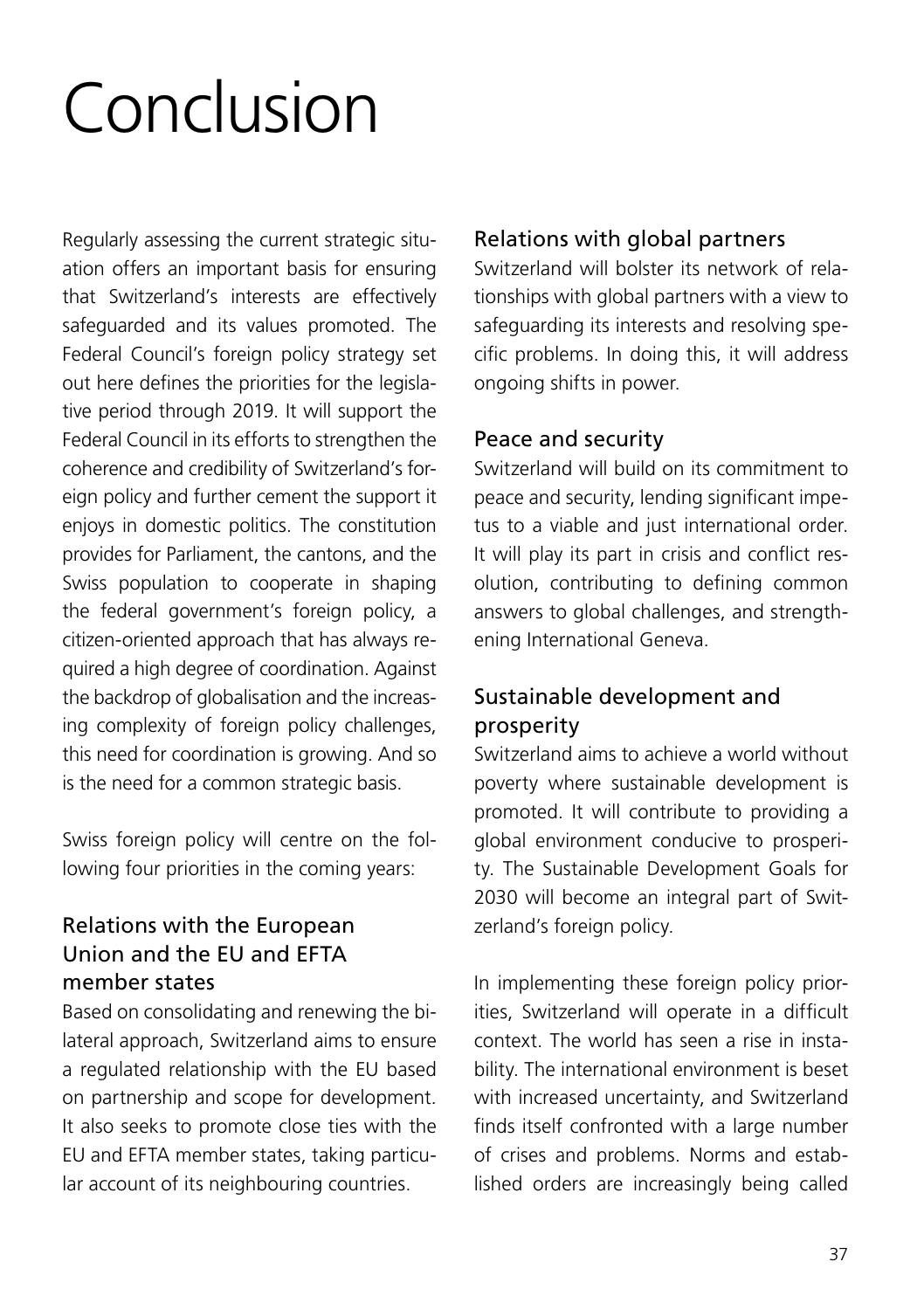

Despite improvements, one third of the population in Bangladesh still lives in poverty. Switzerland's international cooperation efforts are helping secure a better future for them. FDFA

into question. In a multipolar world, drawing up cooperative solutions for common challenges can at times be a very demanding task.

Thus there is an ever greater need for commitment, solidarity, and a willingness to take on responsibility. With its own independent foreign policy, Switzerland can contribute to mastering these challenges to benefit the world and its own interests. Bridge builders such as Switzerland have never been needed more. Switzerland can develop innovative and viable solutions based on its values that reflect its own interests. Its diplomacy is effective and creative, and it has a wealth of competence and experience in international cooperation. Shaping its environment is

essential if it is to remain capable of safeguarding its security, prosperity, and independence.